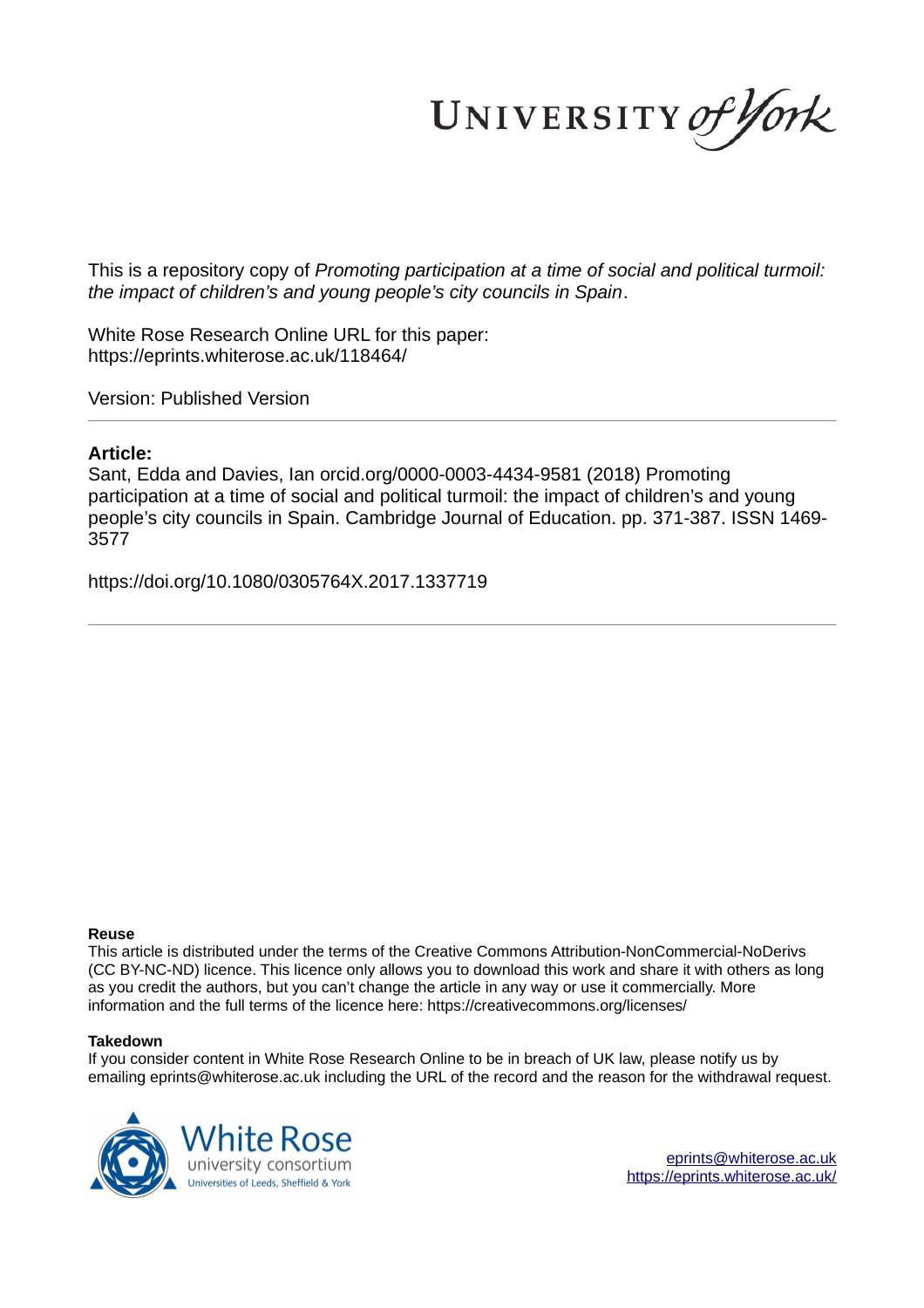



**Cambridge Journal of Education**

**ISSN: 0305-764X (Print) 1469-3577 (Online) Journal homepage: http://www.tandfonline.com/loi/ccje20**

# **Promoting participation at a time of social and political turmoil: what is the impact of children's and young people's city councils?**

**Edda Sant & Ian Davies**

**To cite this article:** Edda Sant & Ian Davies (2017): Promoting participation at a time of social and political turmoil: what is the impact of children's and young people's city councils?, Cambridge Journal of Education, DOI: 10.1080/0305764X.2017.1337719

**To link to this article:** http://dx.doi.org/10.1080/0305764X.2017.1337719

6 © 2017 The Author(s). Published by Informa UK Limited, trading as Taylor & Francis Group



Published online: 28 Jun 2017.



Submit your article to this journal  $\mathbb{Z}$ 

**III** Article views: 7



View related articles  $C$ 

View Crossmark data

Full Terms & Conditions of access and use can be found at http://www.tandfonline.com/action/journalInformation?journalCode=ccje20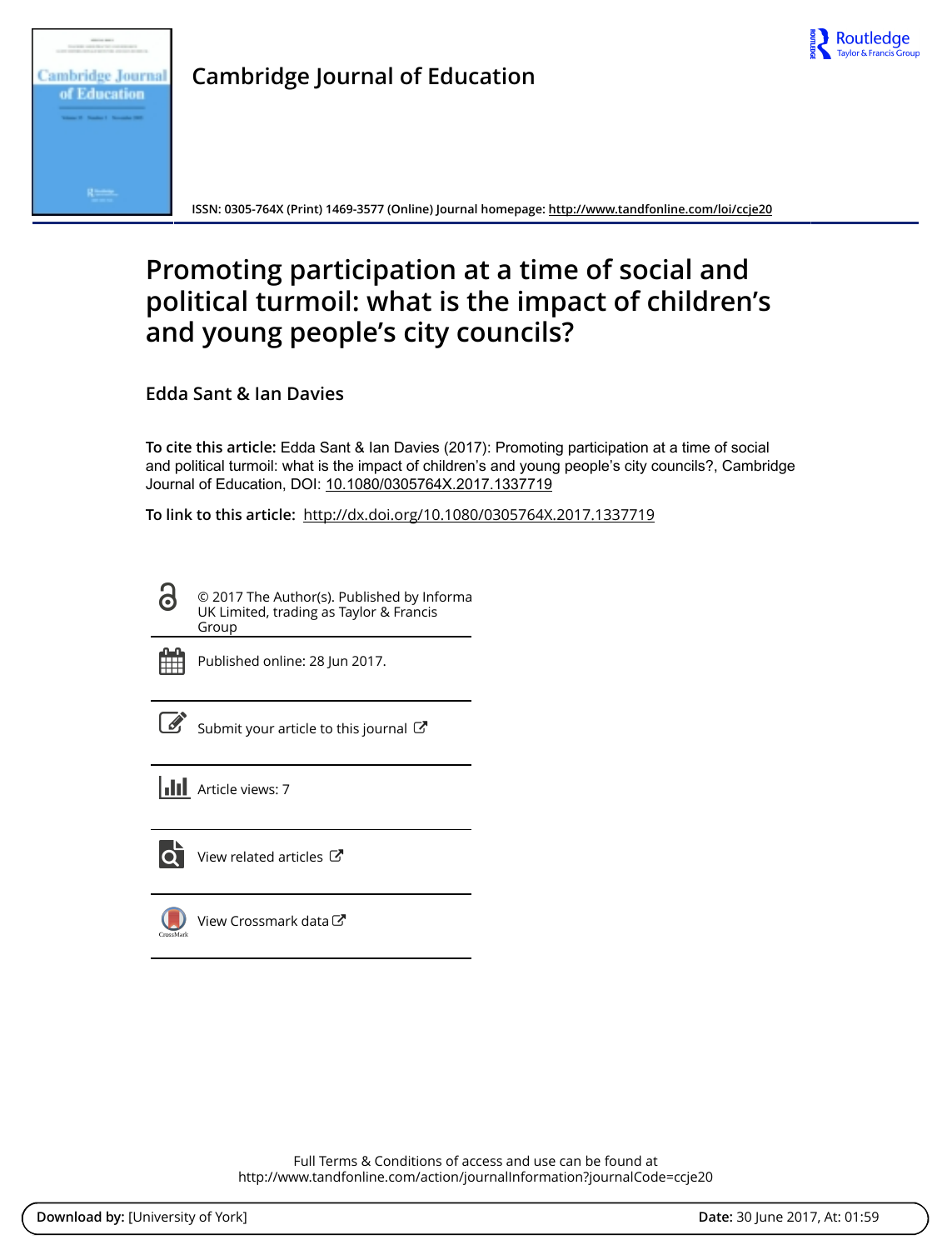**a** OPEN ACCESS **a** Check for updates

Routledge Taylor & Francis Group

## **Promoting participation at a time of social and political turmoil: what is the impact of children's and young people's city councils?**

#### Edda Sant<sup>a</sup> **D** and Ian Davies<sup>b</sup>

aDepartment of Childhood, Youth and Education Studies, Manchester Metropolitan University, Manchester, UK; **bDepartment of Education**, University of York, York, UK

#### **ABSTRACT**

Youth councils are examined as spaces of citizenship education where young people are educated as political subjects. At a time of political and economic instability data were collected in a Catalan city through tests and focus groups involving 112 students, three teachers and two youth council managers during one academic year. Students' political trust decreased and their cynicism towards politics increased; there were no changes in students' anticipated future participation. The article avoids drawing simplistic causal links between students' involvement in a council and the expression of their views. The participants also discuss the councils as performance sites. It is speculated whether, in students' views, this metaphor of performance applies not only to the councils but to the wider political context in which they live. It is argued that youth councils are, in some ways, potentially valuable for promoting participation and recommendations are made in light of the findings.

#### ARTICLE HISTORY

Received 3 February 2016 accepted 18 may 2017

#### **KEYWORDS**

Citizenship education; political education; youth councils; political participation; Spain; Catalonia

#### **Introduction**

We aim to contribute to discussions concerning the education of young people as political subjects. In our research project we asked: 'What do students learn through their participation in a city youth council?' The research discussed in this article is relevant to citizenship education and, more specifically, to political education, in Spain. We focus on evaluation of an educational project – referred to in this article as EPS – in one city in Spain. As part of our research we compared students' views on politics and their anticipated political participation before and after their participation in a youth council. We deepened our understanding of all data by considering the perceptions of teachers and project managers as well as students. Our research was conducted in in a Catalan city in Spain in 2011–2012 in a context of economic and social and political crisis. A phase of intensive nationalistic-separatist mobilisation had begun in 2010 and probably reached its climax in 2014. It can probably be best understood

#### **CONTACT** Edda Sant **e.**sant@mmu.ac.uk

© 2017 The Author(s). Published by Informa UK Limited, trading as Taylor & Francis Group.

This is an Open Access article distributed under the terms of the Creative Commons Attribution-NonCommercial-NoDerivatives License (http://creativecommons.org/licenses/by-nc-nd/4.0/), which permits non-commercial re-use, distribution, and reproduction in any medium, provided the original work is properly cited, and is not altered, transformed, or built upon in any way.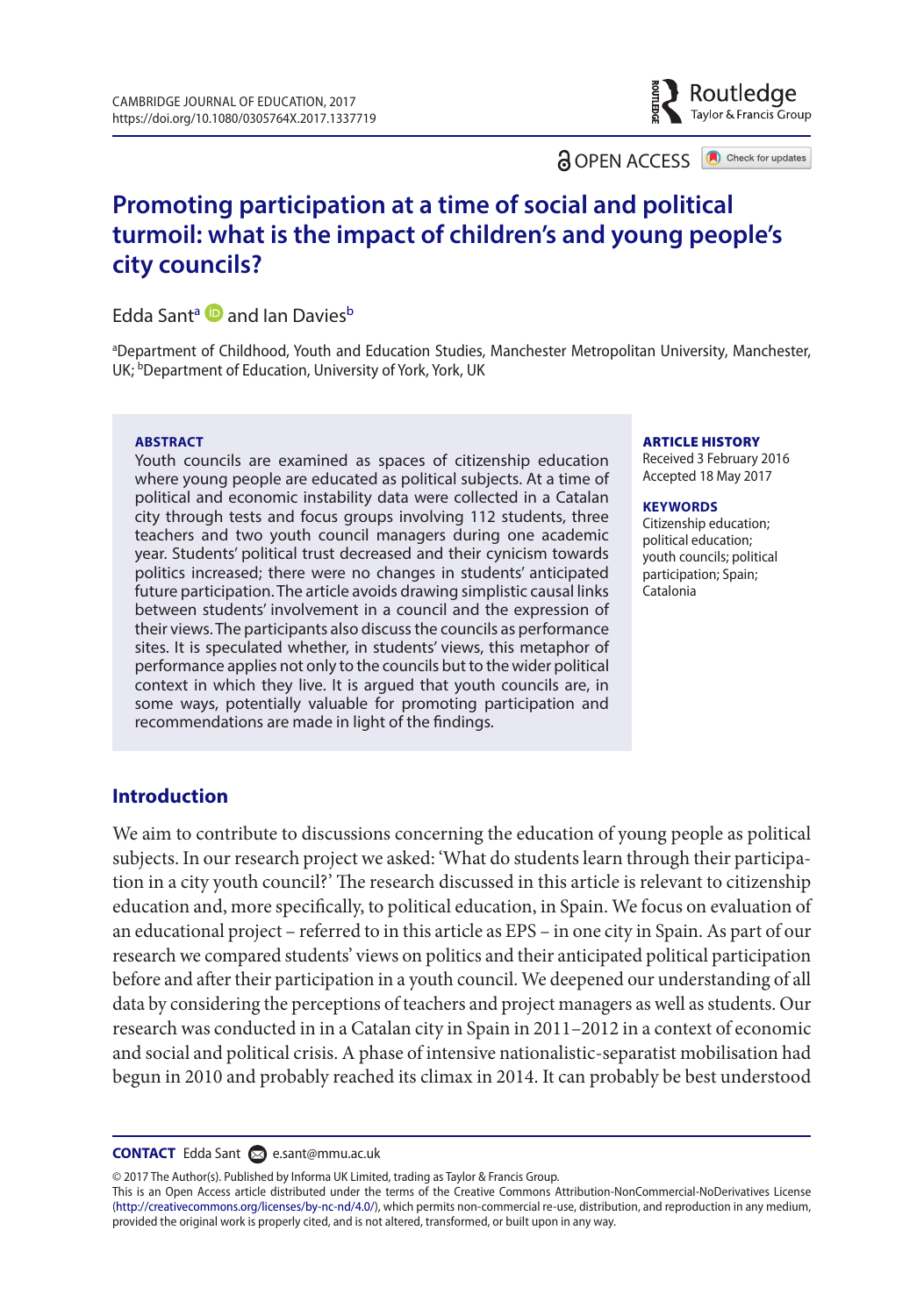#### 2  $\left(\frac{1}{2}\right)$  E. SANT AND I. DAVIES

as a coming together of popular movements and political and cultural elites (Crameri, 2014; Gillespie, 2015; Prado, 2014) in which various methods are used (Muñoz & Guinjoan, 2013). A general election was held in autumn 2011 with highly charged contributions to debate. Spain was (and is) deeply affected by economic crisis. Whilst we were collecting data, the unemployment rate in Spain was 25% (the level of youth unemployment was approximately 45%). EPS began a few months after the beginning of the indignados movement (occupy the square) and throughout our research there were strongly worded debates in the Spanish media. A large number of teachers and students were involved in demonstrations against the reduction of €5000 million from the education budget.

It is likely that our findings are not representative of what might have been revealed at other less turbulent times but nevertheless we may be able to throw into sharp relief certain key issues concerning democratic engagement and we may perhaps provide a sounding board, or lens, on or through which to generate reflections on other similar contexts.

Political education is an essential component of citizenship education and recognised as such by policy-makers. Recommendation 2002(12) of the European Council of Ministers encourages member states to promote teaching methods that are student-centred and which allow learners to identify and try to accomplish an objective that has been generated by a class, a school, the local, regional, national, European or international community. Perhaps influenced by this Recommendation and other initiatives (e.g. article 12 of the Children's Rights, Deseco, 2005), some local and regional authorities have promoted children and young people's city councils. According to Manuetti (1997), youth councils are based on the idea that boys and girls have the ability to take part in the process of decision-making in local authorities; that, practically, there will be a students' assembly that represents a class or a school; and a budget to facilitate the achievement of students' proposals. At least 30 countries have some sort of national, regional or local council (Wall, 2011). In France there are 1600 children's city councils (Casas et al., 2008) and about 740 in each of a range of other countries including Portugal, Belgium, Italy, Germany and Poland (Hart, 2013). In 2004, it was estimated that there were 255 such councils in Spain (Ruiz, Ramirez, Sanchez, & Espinosa, 2004). In the area surrounding the city where our research took place, 26 local authorities have promoted these councils.

We discuss EPS as a critical case (García, Gil, & Rodríguez, 1999) that can help us to understand better how children and young people learn politics during their participation in children and young people's city councils. We recognise the complex nature of teaching and learning but do not aim to provide a fully developed philosophically based consideration of relevant matters regarding what could be characterised as 'teaching' or 'learning' in the context of a council. We provide some background about youth councils clarifying their main features, connecting them to key ideas regarding political participation and to their potential to provide a form of political education. We describe and discuss our methods and then present findings and discuss key issues, acknowledging the limitations and highlighting the implications of our work.

#### **Children and young people's councils, citizenship education and the education of political subjects**

Youth councils can be understood as one (among others) context where young people are educated as political subjects (Adu-Gyamfi, 2013; Masschelein & Quaghebeur, 2005;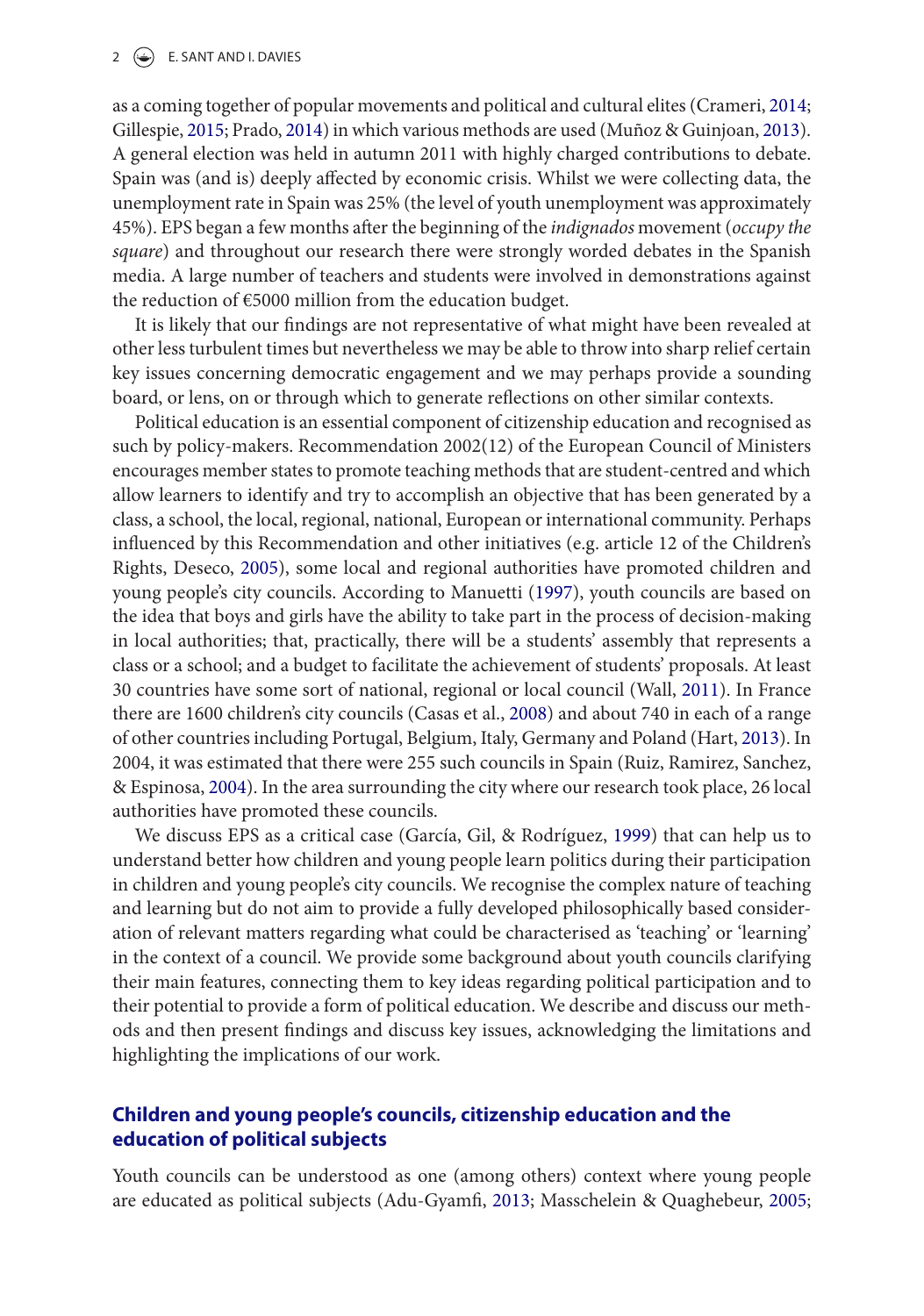Raby, 2012). 'Subjection', Butler defines, 'signifies the process of becoming subordinated by power as well as the process of becoming a subject' (1997, p. 2). The notion of 'subject' here encompasses two different meanings: 'subject to someone else by control and dependence, and tied to his own identity by a conscience or self-knowledge' (Foucault, 1982, p. 781). Spaces of subjection, such as the youth councils we discuss here, are open to opposing interpretations depending on the meaning given to the notion of 'subject'. For some, spaces of subjection are essentially associated to the construction of a controlled and dependent subject. For Althusser (1971), the individuals are transformed into political subjects through an ideological act of recruitment or interpellation. By accepting the interpellation call, the individual obtains recognition of his/her place in the political order. Political power, in this respect, constitutes the political subject. To be constituted as such, the individual needs to internalise the norms associated with the power. Political power is embodied in the subject's 'own' actions through the reproduction of social skills in educational contexts. In Althusser's account, these embodied rituals – that some have compared with Bourdieu's habitus (Butler, 1997; Eagleton, 1991) – materialise and perpetuate the power. Others, instead, understand subjection as a more ambivalent process in which the subject can become self-aware and agentic through his/her engagement with power. For Butler (1997), subjection is simultaneously a source of domination and agency. 'At the very heart of the power relationship and constantly provoking it', Foucault argues, 'are the recalcitrance of the will and the intransigence of freedom' (1982, p. 790). There is also a possibility of individuals demonstrating their freedom once facing the interpellation call. If individuals do not desire the recognition of the political order (Butler, 1997) or are simultaneously 'interpellated' by another order (Eagleton, 1991), they may not answer the interpellation call. For Bhabha (2004), spaces of subjection offer possibilities to the empowerment of the individual. Subjects might rearticulate political rituals and destabilise the original power in the process that Butler (1997) defines as performative politics (see Youdell, 2006).

Political participation has been discussed as an embodied practice through which individuals become subjects (O'Loughlin, 2006). By participating in politics, individuals accept, and therefore reinforce, the power of the political order and they become participants in this power. In this understanding, political participation is essential for the preservation of the political order. If we understand the subject as someone engaged with power, however, political participation might be understood as being empowering, offering possibilities to challenge, if necessary, the political order. Not all forms of political participation, nevertheless, will reinforce the same political order. Whereas formal electoral political participation (formal political participation) might contribute to the maintenance of the existing political order, activism, social movements and anti-political and apolitical forms of participation might destabilise this order (Ekman & Amnå, 2012; Sloam, 2012). There is also a question of whether non-participation might cover radical forms of politics that might also challenge the political status quo (Farthing, 2010).

For some, citizenship education has been fostered by the low involvement of young people with formal modes of political participation and the threat to the dominant political order that some associate with this (Biesta & Lawy, 2006). Under the umbrella of citizenship education, nevertheless, there is a wide range of school and non-school based educational practices. Some of these citizenship education programmes attempt to reinforce formal practices of participation and compliance with the dominant political order. Others instead aim to provide young people with spaces to participate and to challenge, if necessary, this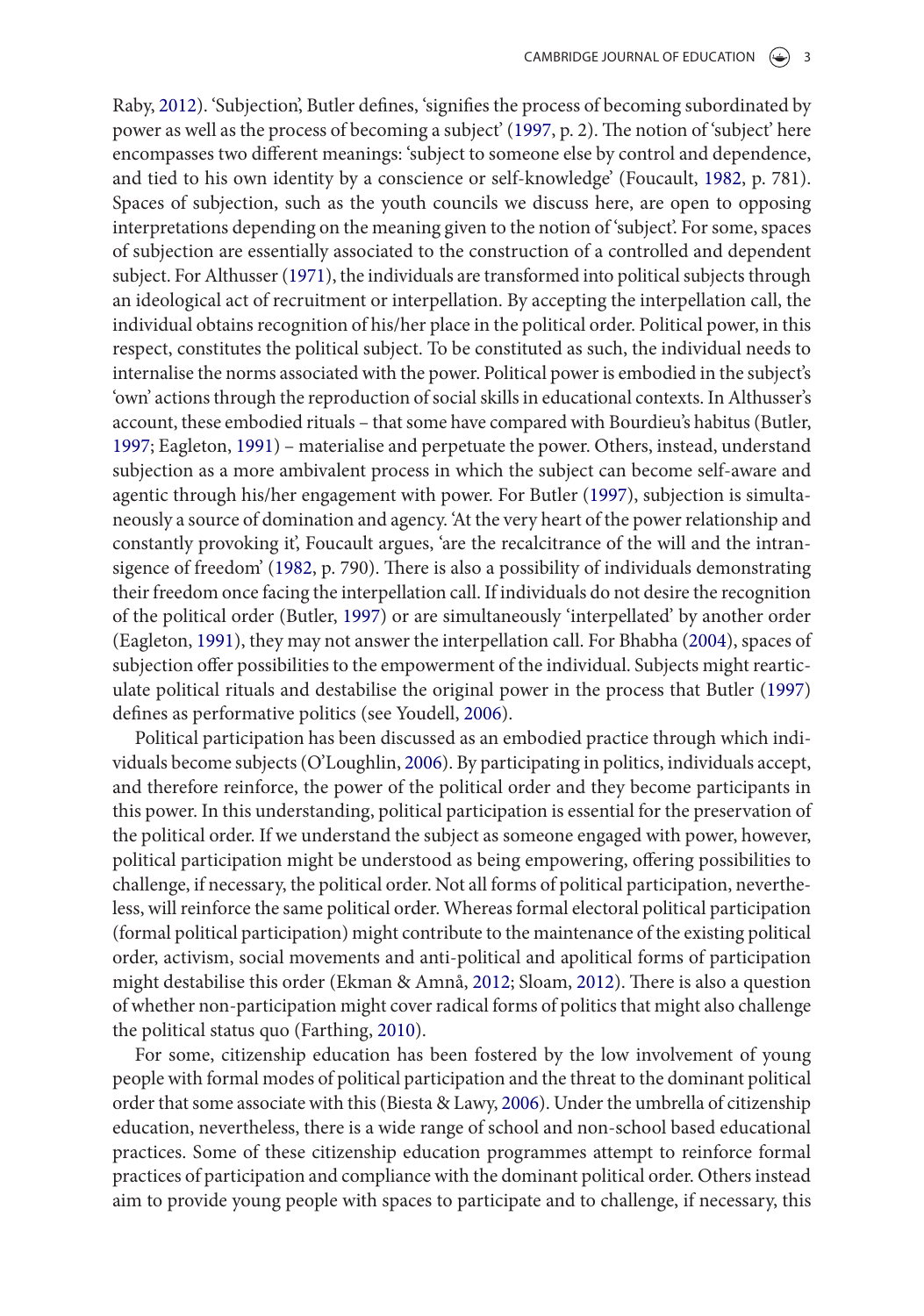#### $4 \quad (*)$  E. SANT AND I. DAVIES

political order (see e.g. Shultz, 2007; Westheimer & Kahne, 2004). In this latter case, citizenship education can be understood as educational situated spaces where student-citizens might negotiate their practices of citizenship (Biesta & Lawy, 2006; Tully, 2014).

The situation of citizenship education, including the links between young people and contemporary politics, is complex and often problematised in Spain. For several years, research has highlighted that young Spaniards tend to refuse formal political participation and are more accepting of activism and social movements (Anduiza, 2001; García & Martín, 2010; González Balletbò, 2007) than their European-peer counterparts. This tendency has probably been fostered by the economic, political and social crisis (Pares, 2014; Soler, 2013). At the time of this research, a survey conducted among young Spaniards aged 15–29 showed that while trust in the Spanish Government was calculated to be 3.55 (in a scale from 0, not trustful and 10, very trustful), more than 61% of the participants supported the 'indignados' movement (INJUVE, 2012). Simultaneously, discussions about citizenship education were taking place with its introduction into the National Curriculum in 2006 and (although it is still present in schools in some of the devolved regions and in its alignment with the OECD's social and citizenship competences) its withdrawal in 2012 following opposition from the Catholic Church and others. In contemporary Spain, citizenship education as educational setting where the individual is constituted as a political subject is relegated outside the boundaries of the national curricula. Young people's councils can be considered as one of these spaces of citizenship education (Hall, Coffey, & Williamson, 1999; Masschelein & Quaghebeur, 2005). There is a relatively wide range of previous work that gives particular indications of the nature of councils relevant to our study. Kendall (2010) argues that students learn a range of skills connected with democratic awareness. Halsey, Murfield, Harland, and Lord (2006) emphasise the connection with social, personal and emotional as well as civic competence. Shier, Méndez, Centeno, Arróliga, and González (2014) suggest that students learn to work together, plan and organise. The work of Fleming (2013) is also relevant in that he suggests that councillors do not in practice always encourage young people's participation in local authority structures despite official rhetoric to the contrary.

For some, youth councils offer spaces where young people might practise their citizenship. In relation to the 13th article of the Children's Rights Declaration, some have highlighted youth councils as spaces where children and young people should have their voices heard (Wall, 2011). Tonucci has suggested that 'a city which is appropriated for the children is a higher quality city' (2009, p. 155). Quite often, youth councils have been considered settings where practices of citizenship encompass the learning of political knowledge, skills and attitudes (Cano, 2011). There are some existing analyses of students' data concerning their learning of political and participatory knowledge and skills. Corsi (2002) suggests on the basis of work in Italy that children were able to demonstrate autonomous decision-making skills. Novella (2010) noted that children in Spain learned about communication and participation developing their knowledge of children's rights. Trilla and Novella (2011) argue that students in Spain learned communication and deliberative skills, commitment, responsibility and teamwork. Crowley (2012), based on work in Wales, argues that children become more self-confident. There is a question, however, about whether these councils contribute to the empowerment of young people or to the preservation of the political status quo. Hart's ladder of participation (1992) has been used by some to analyse the influence of youth participants in policy-making from forms of manipulation and tokenism to forms of consultation and decision-making (e.g. Crowley, 2012; Garcia & De Alba, 2012; Kay &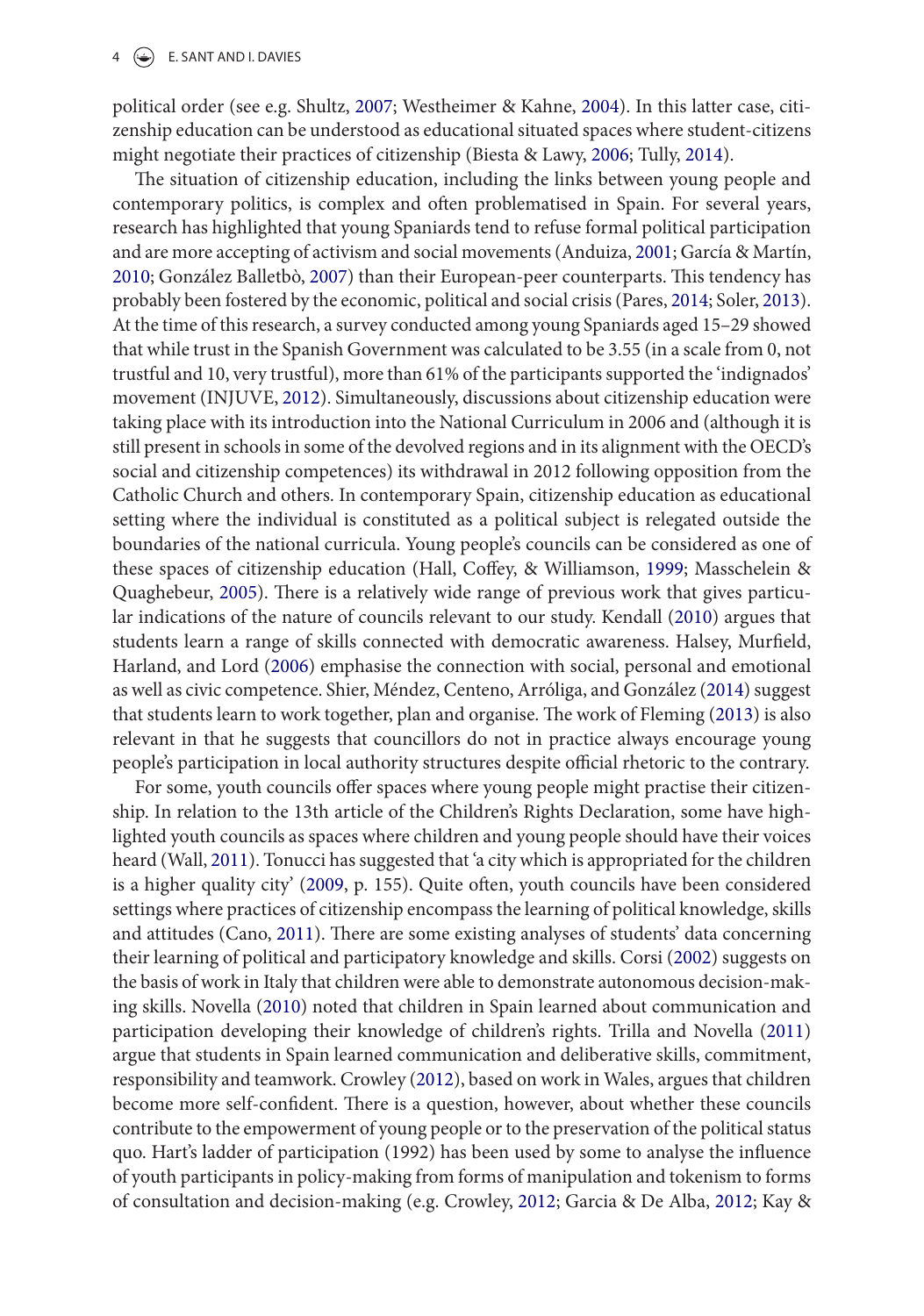Tisdall, 2013; Wall, 2011; Wyness, 2009). Foucauldian analyses of power have also been used to discuss to what extent such councils contribute to encouraging children to become uncritical compliant subjects who self-regulate in accordance with dominant forms of participation (Adu-Gyamfi, 2013; Raby, 2012). Research findings seem to be contradictory in relation to whether or not council participants become more sceptical of or more complacent with the dominant political order (Corsi, 2002; Le Gal, 1998; Wyness, 2002).

In this paper, we aim to explore how a group of students experience their formation as political subjects through their participation in youth councils. We examine whether these students' involvement in the council encompasses their subordination to the political order and an embodiment of a dominant form of participation. We discuss the political and citizenship education of our participants as situated practices involving students' participation in the councils but we also consider their experiences in the wider cultural, social, political and economic order in which they live. There is as yet no research as far as we are aware that explores the influence of the youth councils on students' views on the political order and on their expectations of future participation in a context of economic, political and social crisis. We wish to contribute to that space. If, as Masschelein and Quaghebeur (2005) suggest, youth councils might be considered interpellation calls to students, the question is: do the students answer this call? And if so, in which ways?

We seek to accomplish two research objectives:

- Analyse possible continuities and discontinuities in the ways a sample of students become more sceptical or more content with the dominant political order through their participation in a city youth council.
- Analyse possible continuities and discontinuities in the ways these students expect to participate politically (or not to participate) before and after their participation in the council.

#### **Methods**

EPS is based on Tonucci's work (1997) and consists of several strands. Each year the city council decides to work with one specific topic (for example, cityscape, culture or participation) and teaching materials, written by university professors, are explained and sent to the schools that want to take part in the project. The topic chosen for the point at which we gathered data was 'youth participation'. After the induction activity in which students are welcomed by some council members, students (aged between 11 and 17) and teachers completed work in class for approximately 15 h (usually in social studies lessons but at times other subjects were involved) to develop proposals for action. Student representatives from each class met three times to discuss the work done in class and then presented their ideas to the City Mayor and to the City Council who had already committed to accept at least some of the proposals. The student representatives formed approximately 50% of the class and were usually elected by their classmates.

#### **Design**

We aim to discuss how political participation can be learnt and can be taught (Sant, 2013). The flexibility and complementarity of mixed methods was considered appropriate to understand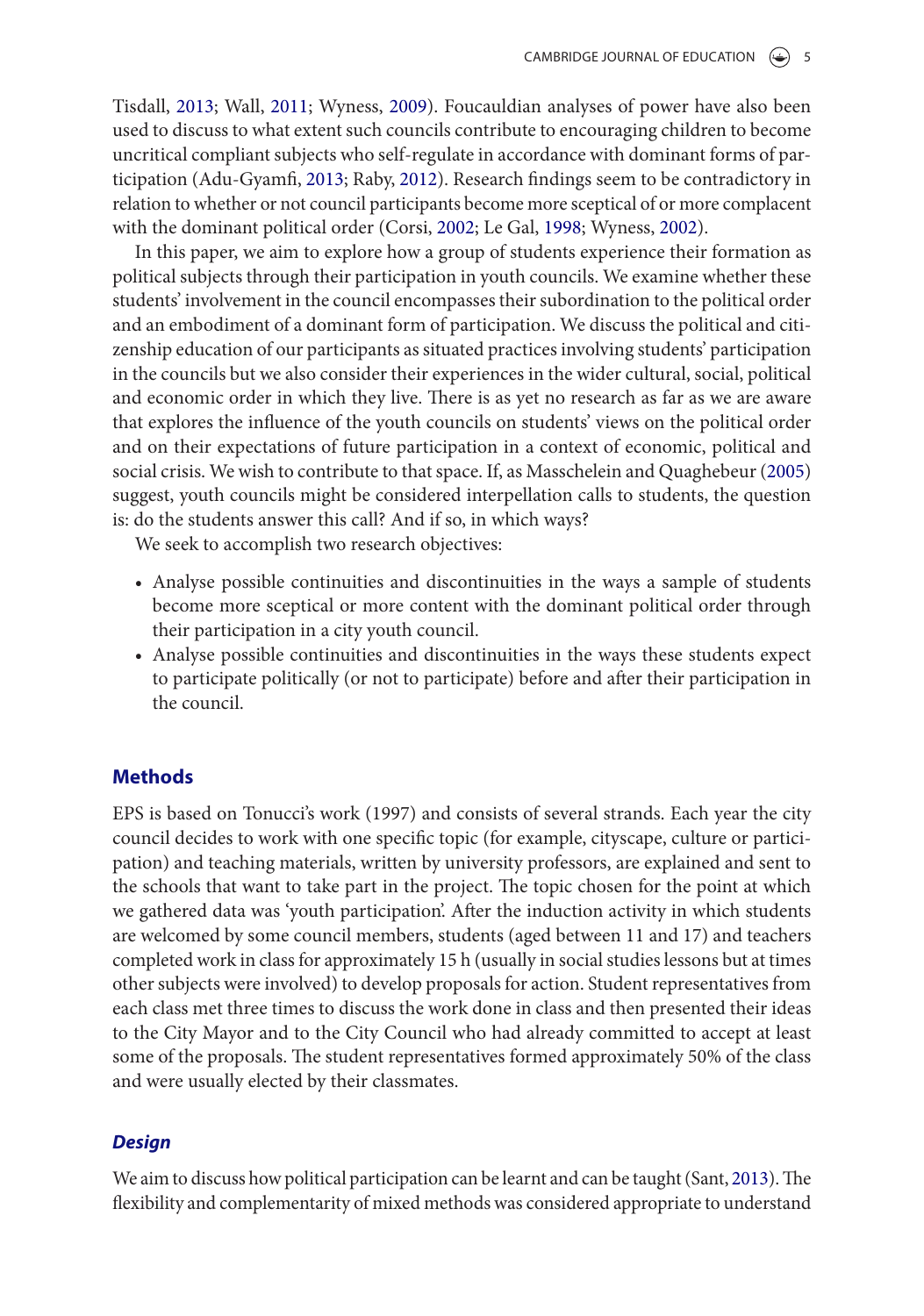#### $6 \quad (*)$  E. SANT AND I. DAVIES

the complexity of the specific initiative we were exploring (Johnson, Onwuegbuzie, & Turner, 2007). These methods helped us to work with our central aim cautiously, allowing us to some extent to think more carefully than we would have otherwise about how to avoid making simple assumptions concerning the relationships between teaching and learning, and teachers and learners (Biesta, 2013). As such we are not merely seeking to avoid inappropriate causal linkages between councils and learning but also recognising the fundamental issues in the characterisation of the educational process. While our discussion cannot reflect all issues associated with such matters we do wish to acknowledge these complexities.

Quantitative methods were used to identify the views towards formal politics and expected political participation students displayed before and following their participation in the youth city council. It was assumed that it would be impossible to consider all potentially relevant explanatory factors. A longitudinal design by case study was developed focusing on key issues and a limited range of potential explanatory factors. Following piloting with 47 students similar to those in the final sample, a test was used in two waves: in November and in the following April of the academic year when EPS occurred. The test included closed questions that aimed to evaluate: (1) students' views on the political order, including perceptions regarding the extent to which government and systems are responsive to demands<sup>1</sup> and political cynicism with the political system; and (2) students' expected participation in relation to different forms of formal political participation, social-movement related and activist participation. Following the example of other researchers (e.g. Euyopart, 2005) we used questions from the IEA Civic Education Study (Schulz & Sibberns, 2004). The questions were translated from Spanish to Catalan by two bilingual speakers and piloted with a group of 60 14-year-old students.

Following consideration of others' work (e.g. Schulz & Sibberns (2004; Amnå, Munck, & Zetterberg, 2004, April) data were validated and analysed by means of IBM SPSS® (v. 20.0) statistical software (IBM Corp, Armonk, NY, USA) with all interpretations related to a significance level of 0.05. Normality of the data was not assumed and in line with other research studies pre-test and post-test data were compared using the non-parametric Wilcoxon test. We did not have a random sample and we make comments about these statistical results cautiously and without claims of representativeness.

Qualitative methods were used to identify students', teachers' and EPS managers' interpretations of the students' experience during participation in the youth city council. In total five focus groups were held: three with students, and one each with teachers and the youth city council managers. During the five focus groups (three with students, one with teachers and one with the project managers) and the 12 individual interviews with students, participants discussed their perceptions concerning students' learning during their participation in the EPS. Participants received a summarised copy of the quantitative analyses to facilitate that discussion and they were encouraged to discuss their perceptions about students' learning through their participation in EPS. Online software (http://www.dedoose.org) was used to analyse qualitative data with codification, scheme creation, memorandum development to describe the codes, recodification in light of emerging interpretations, creation of matrix nets and schemes with consideration of frequency of codes across and within data sets (Miles & Huberman, 1994). The reliability of the study was considered by means of triangulating methods, collection methods and participants (Creswell, 1998).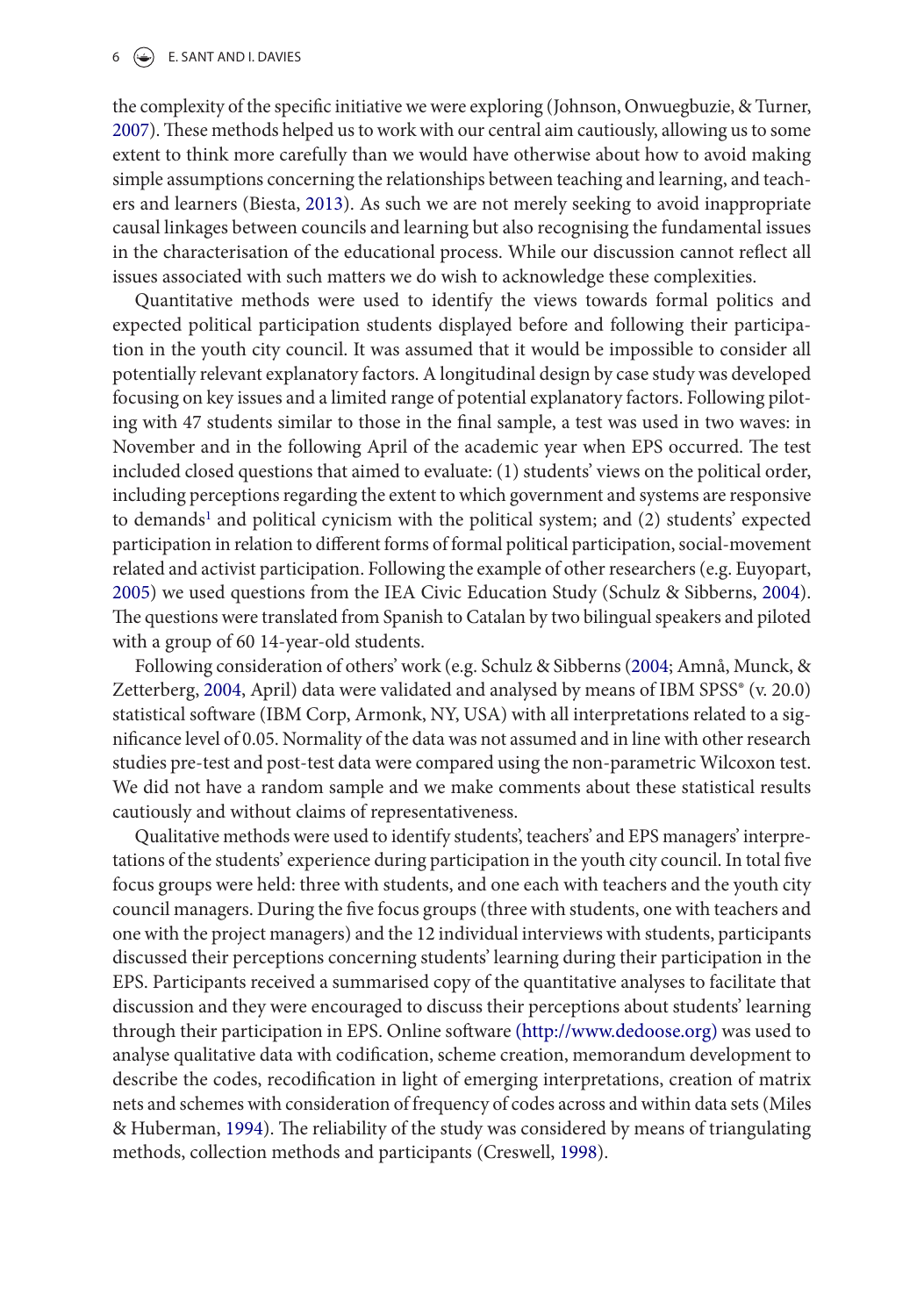#### **Participants**

The participants were selected from the individuals who took part in the EPS project in order to achieve a multilevel mixed-methods sampling model (Teddlie & Tashakkori, 2009). The sample was composed of three types of respondents: students, teachers and EPS managers. Six of the 70 teachers who were involved in EPS volunteered to take part (no specific criteria were employed so although this is deemed an acceptable approach [Cohen, Manion, & Morrison, 2011] there is a need for caution and representativeness is not claimed). It was assumed that the volunteers would be those with clear views about EPS and were probably more likely to be in support rather than opposed to it. One class from each volunteer teacher was randomly selected. The students of these six classes were tested. The sample of students was 112 from a total population of 1148 EPS participants. The main characteristics of these students are presented in Table 2.

The aim of the second-stage sampling (individual interviews and focus groups) was to generate a group of students, teachers and EPS managers from whom data could be gathered regarding their interpretations of any possible learning during students' participation in the youth council (see Table 1). In this second stage, the two city council mangers of EPS were selected, together with three teachers. The teachers were asked to take part due to their long experience in EPS and with variation in role (one from a primary school; two from secondary schools who taught citizenship and social science and philosophy). The students who were interviewed – individually and in three focus groups – were selected to obtain a dimensional sampling approach in which age, gender and views on citizenship (see Sant, 2014) were used as criteria. Twelve students were engaged in this second stage of the sampling: seven girls (58.3%) and five boys (41.7%) whose mean age was 13.8 years (11 years old, two students, 16.7%; 12 years old, two students, 16.7%; 14 years old, two students, 16.7%; 15 years old, four students, 33.3%; 16 years old, two students, 16.7%).

#### **Results**

As shown in Table 3, there were some differences between the pre-test and the post-test results principally in relation to the statements 'The government cares a lot about what all of us think about new laws', 'The powerful leaders in government care very little about the opinions of people' and 'In this country a few individuals have a lot of political power while the rest of the people have very little power'. No significant difference was found in relation to the other statements, although the differences found in relation to 'The government is doing its best to find out what people want' and 'The politicians quickly forget the needs of the voters who elected them' were extremely close to our significance level of 0.05. In brief, these results suggest an increasing tendency in considering that political power is concentrated in the hands of a few who do not care about the views of the majority of the population.

| <b>Strategies</b>                     | Participants     | n       |  |
|---------------------------------------|------------------|---------|--|
| Pre-test and post-test questionnaires | Students         | 112     |  |
| Individual interviews                 | Students         | 12      |  |
| Focus-group interviews                | Students         | 12(3x4) |  |
| Focus group                           | <b>Teachers</b>  | 3(1x3)  |  |
| Focus group                           | Project managers | 2(1x2)  |  |

Table 1. Data collection and participants.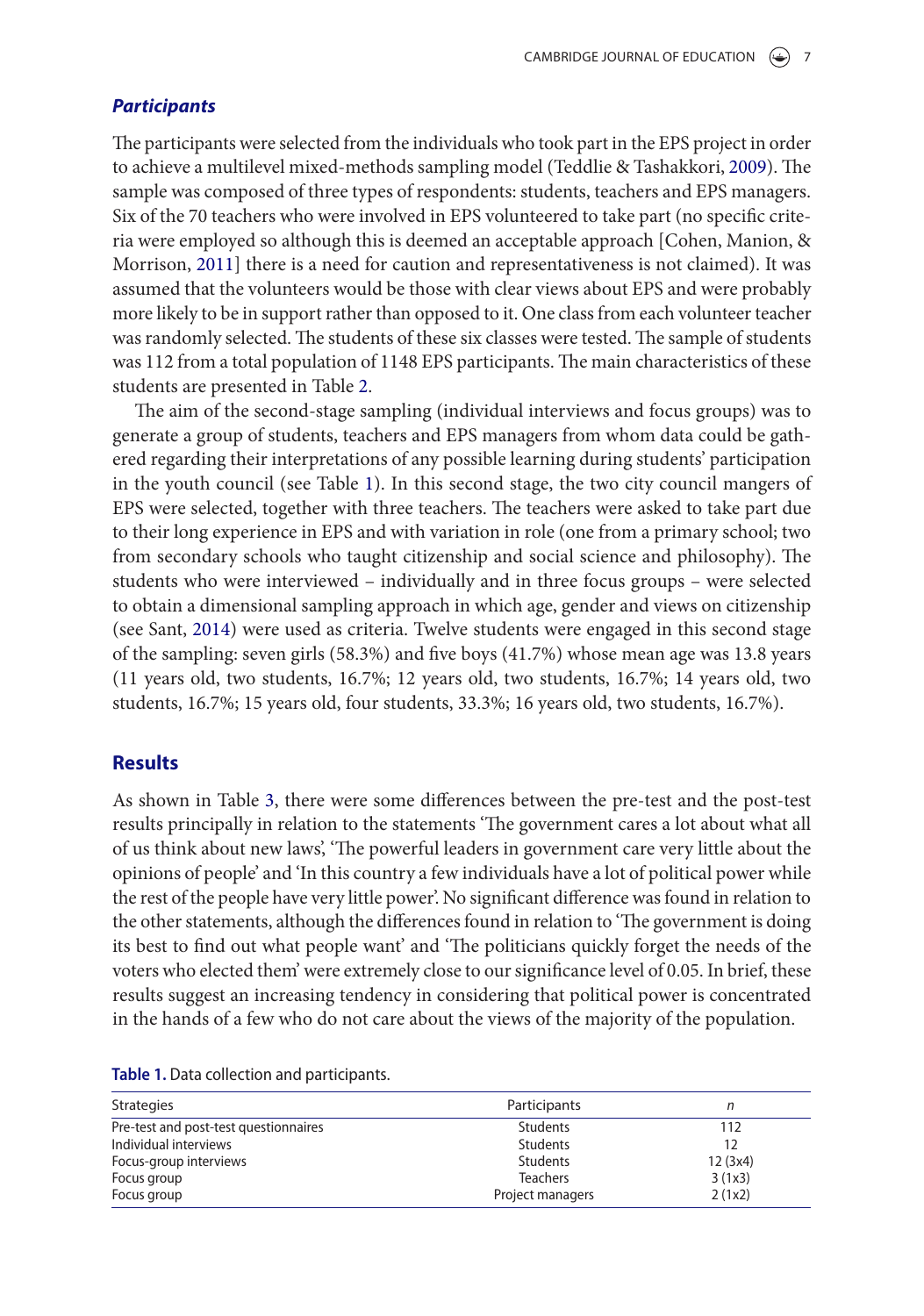#### $\circ$  E. SANT AND I. DAVIES

| School         |         |                             |                             | <b>Students</b> |       |       | Suburban area (Idescat, n.d.)                 |                                                                                  |  |
|----------------|---------|-----------------------------|-----------------------------|-----------------|-------|-------|-----------------------------------------------|----------------------------------------------------------------------------------|--|
| ID             | Type    | Level                       | Age<br>(mean <sup>a</sup> ) | Boys            | Girls | Total | % of declared<br>unemployment<br>$(2012)^{b}$ | % of children in<br>compulsory education<br>of non-Spanish<br>nationality (2012) |  |
| 1              | State   | Primary                     | 10.94                       | 6               | 13    | 19    | 10.7                                          | 18.4                                                                             |  |
| 2              | State   | Secondary                   | 12.67                       |                 | 5     | 12    | 11.4                                          | 12.3                                                                             |  |
| 3              | State   | Secondary                   | 12.79                       | 11              | 14    | 25    | 11.4                                          | 12.3                                                                             |  |
| $\overline{4}$ | State   | Secondary                   | 14.04                       | 13              | 14    | 27    | 11.3                                          | 10.9                                                                             |  |
| 5              | State   | Secondary                   | 15.89                       |                 | 12    | 19    | 9.1                                           | 9.8                                                                              |  |
| 6              | Private | Special<br>educational need | 17.40                       | 5               | 5     | 10    | 9.5                                           | 7.6                                                                              |  |
| <b>Total</b>   |         |                             | 13.71                       | 49              | 63    | 112   |                                               |                                                                                  |  |

#### Table 2. Main characteristics of the participant students.

<sup>a</sup>Age when students answered the pre-test.

<sup>b</sup>In Spain, Self-declared unemployment is usually lower than estimated unemployment. In 2012, the Spanish self-declared unemployment was 21.15% of the population whereas the estimated level of unemployment was 26.02% (INE, n.d.).

**Table 3.** Question: 'How much do you agree or disagree with the following statements about you and politics?' Comparison of pre-test and post- test results by means of the non-parametric Wilcoxon test.

|                                                                                                             | Valid | Pre-test – Post-test (mean and typical<br>deviation) | Max-Min | Sig            |
|-------------------------------------------------------------------------------------------------------------|-------|------------------------------------------------------|---------|----------------|
| The government cares a lot about what all<br>of us think about new laws                                     | 103   | $2.69(1.204) - 2.25(1.091)$                          | $1 - 5$ | 0.003          |
| The government is doing its best to find<br>out what people want                                            | 102   | $2.57(1.173) - 2.34(1.094)$                          | $1 - 5$ | 0.081          |
| When people get together to demand<br>change, the leaders in government listen                              | 102   | $2.64(1.151) - 2.65(1.021)$                          | $1 - 5$ | 0.864          |
| The powerful leaders in government care<br>very little about the opinions of people                         | 103   | $2.69(1.204) - 2.25(1.091)$                          | $1 - 5$ | 0.001          |
| In this country a few individuals have a lot<br>of political power while the rest of the                    | 101   | $2.38(1.120) - 2.16(1.093)$                          | $1 - 5$ |                |
| people have very little power<br>The politicians quickly forget the needs of<br>the voters who elected them | 102   | $2.38(1.130) - 2.18(1.085)$                          | $1 - 5$ | 0.039<br>0.056 |

Table 4 shows that there are no significant differences in relation to the expected participation of students in the specified forms of action. We observe a considerable increase in the statements 'collect signatures for a petition' and 'block traffic as a form of protest' but these differences are not significant at the level of 0.05.

#### **Students' views on the political order**

The participants in the interviews agreed that during their participation in EPS, students' trust in the political order decreased and their cynicism increased. They connected these changes to the political, social and economic context:

Sometimes you steal 30 euros and you go straightaway to prison and then you steal 30 millions of euros and nothing happens…. They act as if you have done nothing! And I feel that people are distrustful because it is so unfair that this sort of things happen…. (Focus Group, Year 6)

I think that the decrease of trust is not linked to students' participation in the EPS but to a general feeling all the population seems to have…. (Focus Group, Managers)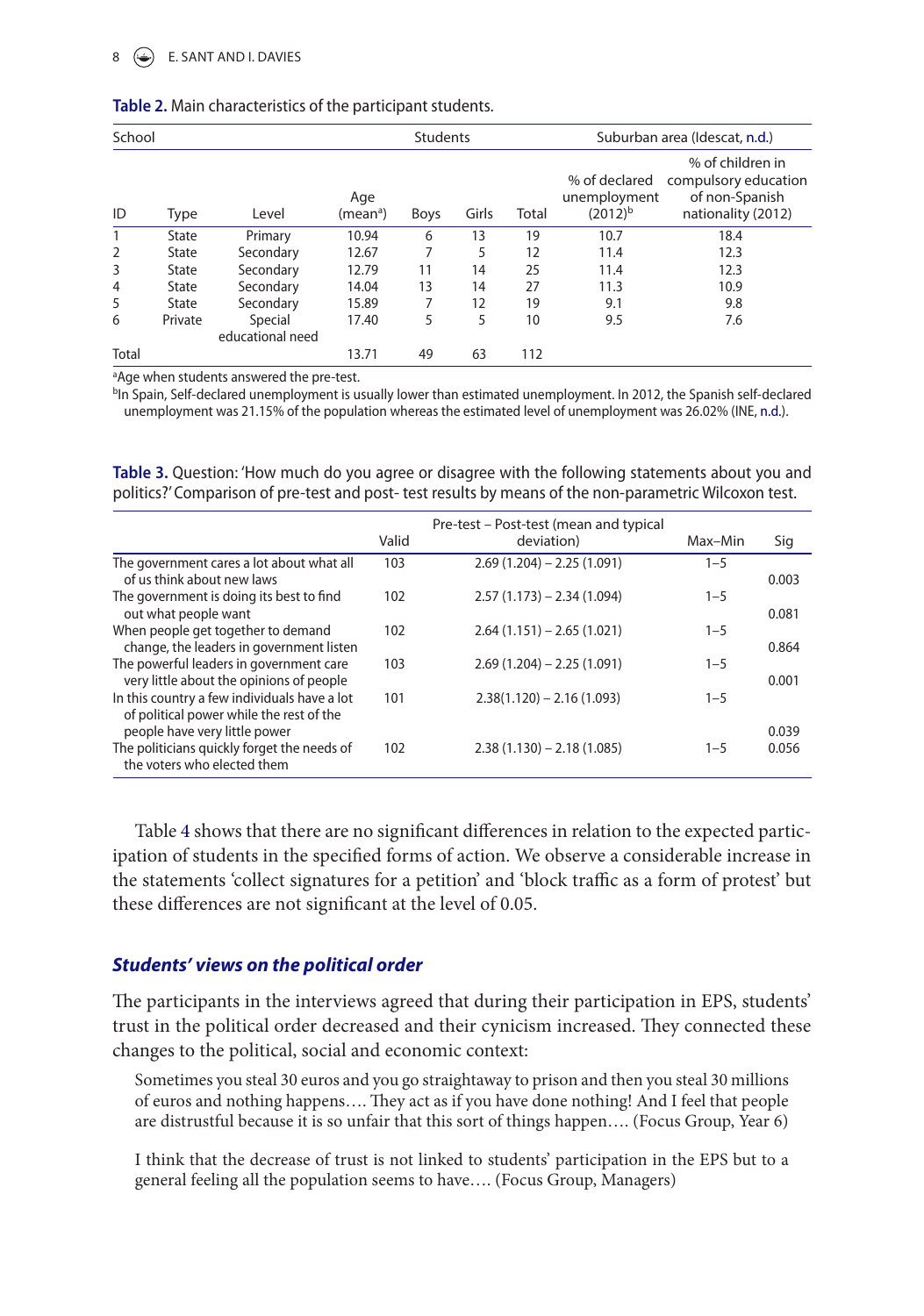|                                           |       | Pre-test – Post-test (mean and typical |         |       |
|-------------------------------------------|-------|----------------------------------------|---------|-------|
|                                           | Valid | deviation)                             | Max-Min | Sig   |
| Vote in national elections                | 103   | $3.65(1.278) - 3.75(1.169)$            | $1 - 5$ | 0.547 |
| Get information about candidates before   | 102   | $4.18(1.022) - 4.32(0.924)$            | $1 - 5$ |       |
| voting in an election                     |       |                                        |         | 0.255 |
| Join a political party                    | 102   | $2.13(1.177) - 2.18(1.066)$            | $1 - 5$ | 0.274 |
| Write letters to a newspaper about social | 103   | $2.08(1.112) - 2.19(1.103)$            | $1 - 5$ |       |
| or political concerns                     |       |                                        |         | 0.274 |
| Be a candidate for a local or city office | 103   | $1.94(1.089) - 1.82(1.027)$            | $1 - 5$ | 0.304 |
| Volunteer time to help poor or elderly    | 103   | $3.31(0.999) - 3.26(1.204)$            | $1 - 5$ |       |
| people in the community                   |       |                                        |         | 0.201 |
| Collect money for a social cause          | 102   | $3.19(1.009) - 3.26(1.024)$            | $1 - 5$ | 0.774 |
| Collect signatures for a petition         | 102   | $3.29(1.347) - 3.32(1.045)$            | $1 - 5$ | 0.063 |
| Spray-paint protest slogans on walls      | 102   | $2.19(1.195) - 2.20(1.034)$            | $1 - 5$ | 0.661 |
| Block traffic as a form of protest        | 102   | $2.07(1.150) - 2.24(1.170)$            | $1 - 5$ | 0.066 |
| Occupy public buildings as a form of      | 102   | $1.91(1.145) - 1.89(1.052)$            | $1 - 5$ | 0.663 |
| protest                                   |       |                                        |         |       |

Table 4. Question: 'In the future, what do you think you will do?' Comparison of pre-test and post- test results by means of the non-parametric Wilcoxon test.

I would say that at least in my case immigration is also a relevant issue…. My students' parents do not have political representation…. And in addition, politicians do not have credibility. And then…. We do this simulation of participation [EPS] and students are actually participating…. But this is not the world around them…. (Focus Group, Teachers)

In this quotation, the teacher compares a 'problematic' social and political context with what seems to be described as a more 'ideal' form of participation within the EPS. However, it is worth noting that she also describes the EPS as a 'simulation'. The comparison between the two forms, rather than contributing to generate confidence, seems to make the students more sceptical:

I was there and he [City Councillor for Education] was saying that the EPS was very important…. That we were the future…. And then there are elections and they make laws…. And it doesn't look like we are important.... Look what is happening with the nurseries<sup>2</sup>! Younger children are also the future, aren't they? (Focus Group, Year 6)

Some of the participants highlighted that perhaps the EPS in itself had had an impact on this decline in trust. Teachers and managers suggested the promotion of critical thinking during EPS could have led to greater dissatisfaction with the political system:

When you go to discuss the things in more detail…. Perhaps initially you were more neutral…. But I don't know…. Because if you start talking about certain issues in class…. Well, one might finally take a clear position whether this is good or bad.... (Focus Group, Teachers)

I think that by participating in the EPS, students acquire a more critical understanding of politics and this help them to understand the situation they are living in. (Focus Group, Managers)

In addition, students described their feeling of scepticism in their contacts with politicians, suggesting that they felt that answers were not being given to their questions and requests:

There were some of them (politicians) who were there [in the presentation of students' ideas to the City Mayor and the City Council] … like they did not care! They didn't pay attention to it…. And it was long…. And the Mayor was there and was quite…. And he seemed to be listening but without having the interest of doing anything…. And some children asked him whether our opinion was important and he said 'yes' but he was not convincing…. (Focus Group, Year 6)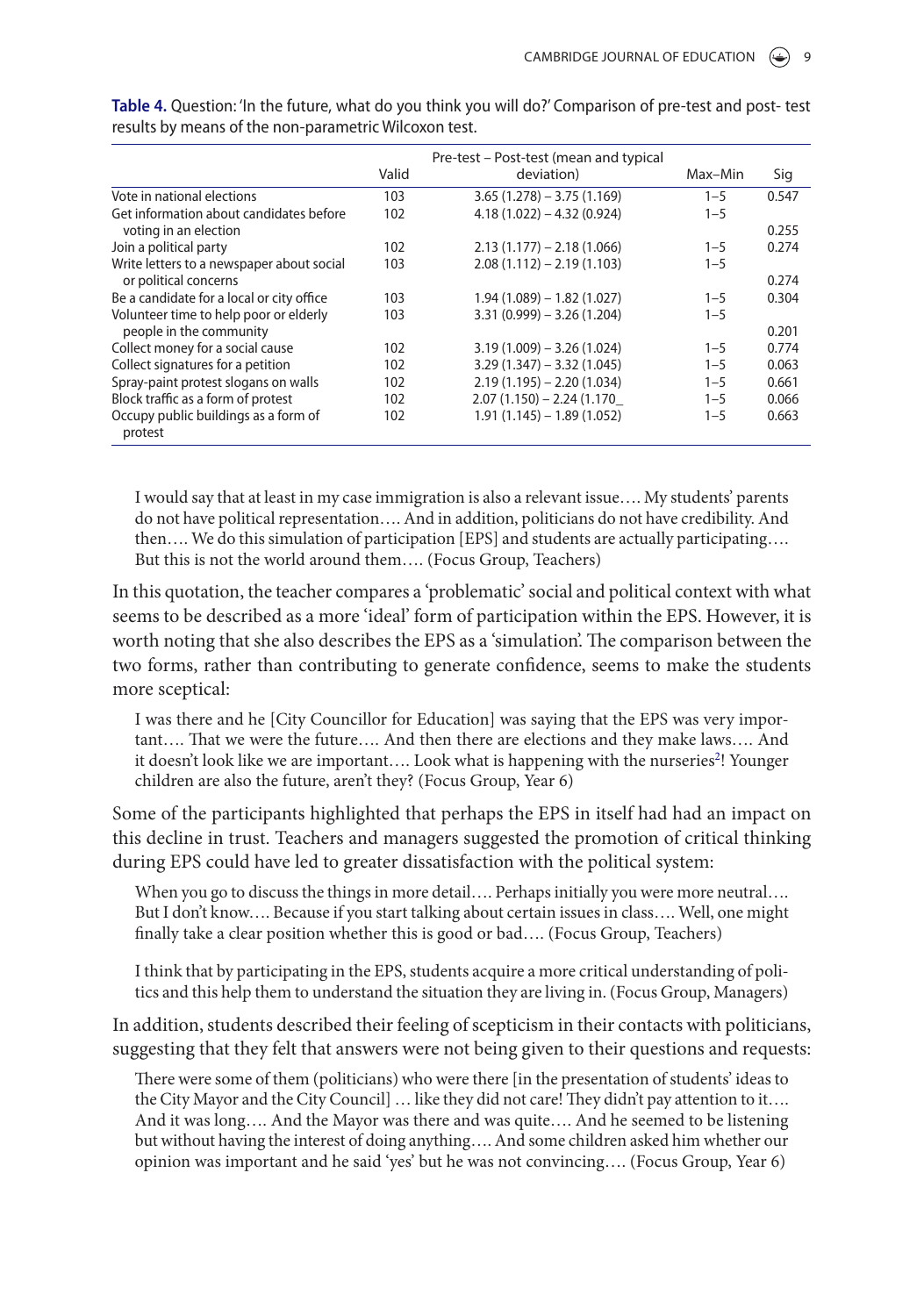#### 10 **(C)** E. SANT AND I. DAVIES

Taking part in EPS was very interesting…. On one hand, the methods they taught us, the fact that we learned how to present a claim to the city council…. But from my point of view, I think that it is impossible that anybody is going to read this…. Or even if someone read it, they will think 'this is not a good idea'…. And then the councillor will never receive the information and nothing will change…. (Focus Group, Year 10)

The EPS…. The day I went to the EPS meeting … I went and I spoke and then I thought, now the Mayor will look at this and will think 'This is nice…'! But he won't do anything with this! Because he is not interested, he is not in the mood…. or because he does not care about this! (Focus Group, Year 9)

In contrast, students also argued that their participation in the EPS increased their self-confidence to participate:

I believe that the EPS has shown us that we have power…. I mean, that we have some options to make our voice be heard…. You know? And it has taught us that there are ways of being empowered and give our opinions.... And it has made us stronger.... (Focus Group, Year 9)

Being involved in the EPS has helped me to gain knowledge about politics and I can now give my opinion…. And I did give my opinion in EPS…. So EPS gave me the chance of giving it…. (Focus Group, Year 9)

Considering the quotation shown immediately above, it seems likely that by learning about politics and by actually participating, the students might gain the confidence to participate in future.

#### **Expected political participation**

Our data analyses did not reveal strong or direct connections between students' anticipated future political participation and their experiences in the EPS. This absence of impact shown in our quantitative analyses in relation to all forms of participation is disappointing for those who intend to make a positive impact on actual and future participation. However, there are some indications in the interview data that young people's ideas about politics and politicians have been affected or at least have been able to find an outlet in the context of their EPS experiences. Some students linked their future conventional political participation to their scepticism with the system:

Each year we vote…. And they promise and they never keep their promises…. And we only vote for them because of promises that we know they won't keep…. And they you wonder…. Why vote any more? They will do what they bloody want... (Focus Group, Year 9)

It is worth noting that this student had not reached the age at which he has the right to vote in local, regional, national or European elections. Interestingly, however, he was already thinking about not voting 'any more'. Indeed there were more explicit statements about what sort of activity might be undertaken in future that are linked to some of our non-statistically significant quantitative results:

There are certain decisions … in particular nowadays…. Certain political and economic decisions that I won't respect…. And I would find a good democratic and civic activity to fight against them! (Focus Group, Managers)

It is the only way [protest participation] they [the politicians] listen! We have tried different ways and they did not listen to our demands! And finally you say…. Well, if we are not heard, we will use another way! (Interview, Year 9)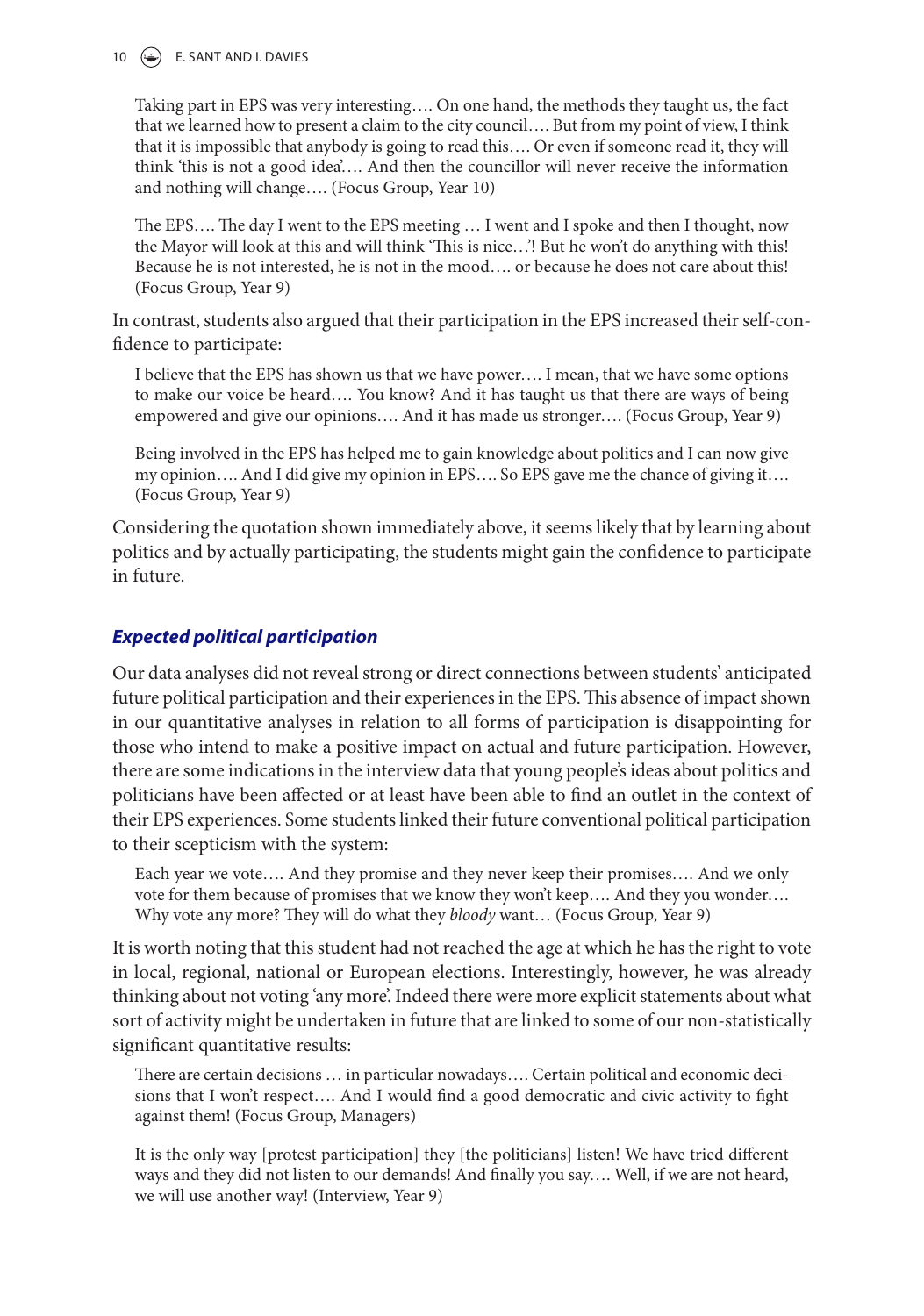It is not possible to develop any firm conclusions about expected political participation on the basis of such indications from the qualitative data. However, it is perhaps reasonable to suggest that attempts to promote engagement in particular contexts may encourage – or allow for the expression of – forms of participation that extend beyond formalised conventional and institutionalised practices.

#### **Discussion**

The results of this study suggest that students who participate in youth city councils might become more sceptical about politicians and political institutions. During their participation in EPS, students' trust in the government has decreased whereas their cynicism regarding the political order has increased. By looking at the tendency that previous research describes (e.g. Soler, 2013), we understand that there is a possibility that young people in Spain, whether or not they have participated in the EPS or similar projects, might have experienced a similar evolution. Considering this, several hypotheses could explain our results. It is possible that participation in EPS did not have any impact on students' attitudes towards politics and instead any changes were caused by wider contextual matters. The changes found in this study could simply be due to an improved linguistic framing of existing, underlying frustration the youths were already feeling (but perhaps not expressed well at the start of the research), and not a shift in their disposition (or a response to any interpellation) per se as a result of participation in the council.

Perhaps, although EPS did have a positive impact on political trust, it was weak relative to the effects of the wider context. Or, perhaps participation in EPS contributed to the diminution of students' levels of political trust and to an increase in cynicism, together with the influence of the context. Previous research would support this third possibility (Corsi, 2002; Le Gal, 1998). When students are directly in contact with politicians and with the political system, they tend to consider that their voices are not heard and this contributes to a decline in their trust in the political system. We offer this discussion tentatively and with recognition that further particularisation will be needed to take account of the situation in Catalonia. However, it is worth acknowledging that our data did not suggest that students' views were driven entirely or perhaps even in part by nationalistic fervour: students did not mention the nationalistic debate.

According to our data, EPS did not seem to influence students' future participation. We want to be particularly cautious about this claim. We understand participation as an extremely complex behaviour that may not be predictable. Following previous research (Schulz, Ainley, & Fraillon, 2011), we asked students to state whether they thought that they would take certain political actions. However, we must highlight that our questions did not include all those political activities that exist or might exist in the future. For instance, social media participation has not been included. We understand that our results might be affected by these or other limitations. However, there is the possibility that, as our data suggest, EPS does not have any impact on students' involvement in formal politics. Instead, our results suggest that throughout the time they participated in the EPS, some students might have considered their engagement in other forms of politics such as social movements or activism. Even if this is the case, the possibilities discussed earlier about the links between the EPS and the wider context might also need to be taken into consideration here.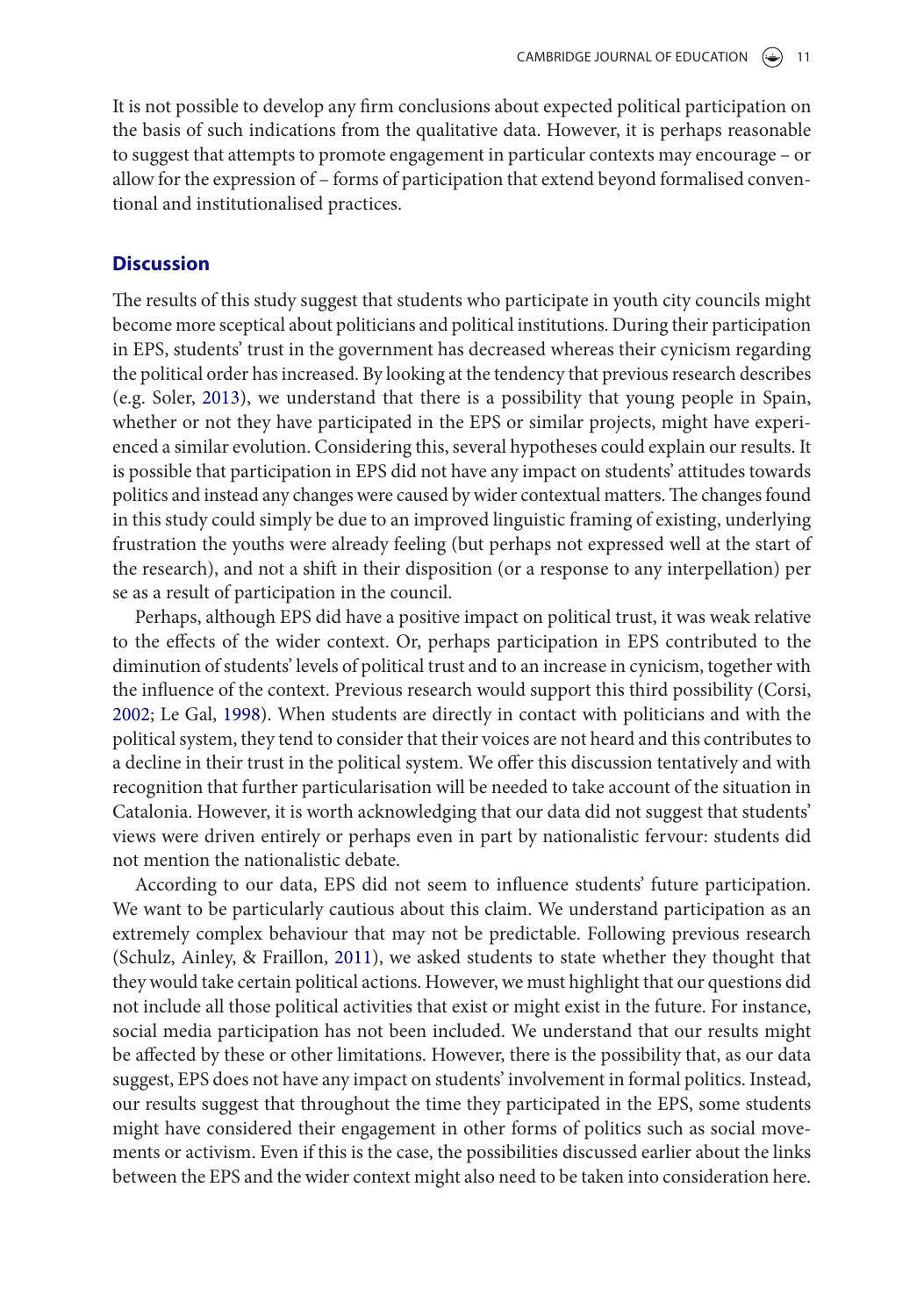#### 12  $\left(\rightarrow\right)$  E. SANT AND I. DAVIES

On a more theoretical level, our results suggest that EPS does not contribute to the constitution of students as political subjects of the dominant orders. If, as Masschelein and Quaghebeur (2005) suggest, youth councils might be considered interpellation calls to students, our participants do not seem to be willing to answer this call. This rejection could be a consequence of the nature of the call itself; this is the nature of the youth council. Our participants seem to understand EPS as a performance in which they play the role of the citizen. Similarly to previous research studies (Garcia & de Alba, 2012), the students do not believe that their participation can make a difference. Although this can represent a challenge to the existence of the councils, we feel that perhaps the value of these councils is not in the result but in the process. In line with the discussion of Biesta and Lawy (2006), we feel that the councils offer spaces for situated formal practices of citizenship. Regardless of its performative nature, perhaps the councils might be empowering young people by giving them a space where they can play the game of power and learn its rules (Raby, 2012). We feel that without projects such as the EPS, young people might not be able to begin – or experiment with – formal participation in society. We feel that these safe spaces in educational contexts allow for critical discussions and reflections on their own participation. This is not necessarily likely to lead to increased conventional political participation. It will at times lead to negative comments. But perhaps this suggests the need for more – and not less – engagement in such activities with the support of professional educators.

We may also consider the rejection of the interpellation call in relation to the wider society in which our participants live. For Butler (1997), individuals might reject the interpellation call if they do not attempt to be recognised by the political order. In this respect, the rejection of the call can potentially be attributed to the source of this call rather than – or in addition to – the nature of the call itself. Our results, and the results of other research studies (INJUVE, 2012), suggest that young Spaniards are extremely sceptical about politicians. Students explicitly discuss the contradictions between their experiences with politicians in the EPS and in their daily life. According to some of our participants, in the EPS, politicians performed the role of someone caring about young people whereas in daily politics their actions suggested the opposite. Indeed, these students seem to understand the professional life of the politicians – within and outside the EPS – as a constant performance in which politicians constantly contradict their words with their actions. In this respect, we wonder whether the rejection by these students of the interpellation call is a consequence of the involvement of politicians in the councils.

There is also a possibility of our participants having been interpellated by another call. If several contradictory interpellation calls coexist, the individual might be required to 'choose' (Eagleton, 1991). Similarly to other studies (Anduiza, 2001; García & Martín, 2010; González Balletbò, 2007; INJUVE, 2012), some of our participants, whilst rejecting dominant forms of participation, seem to be more supportive of activism and social movements. They seem to have answered oppositional interpellation calls such as those represented by some popular movements associated with nationalistic demands or with the 'indignados' movement. At the heart of these demands there is a critique of the dominant political order. In this respect, the 'popular' interpellation call could be considered a replacement of the dominant call. We wonder, however, whether these movements, by challenging the dominant political order and dominant forms of participation, is actually offering spaces of participation to young people who would otherwise be disengaged.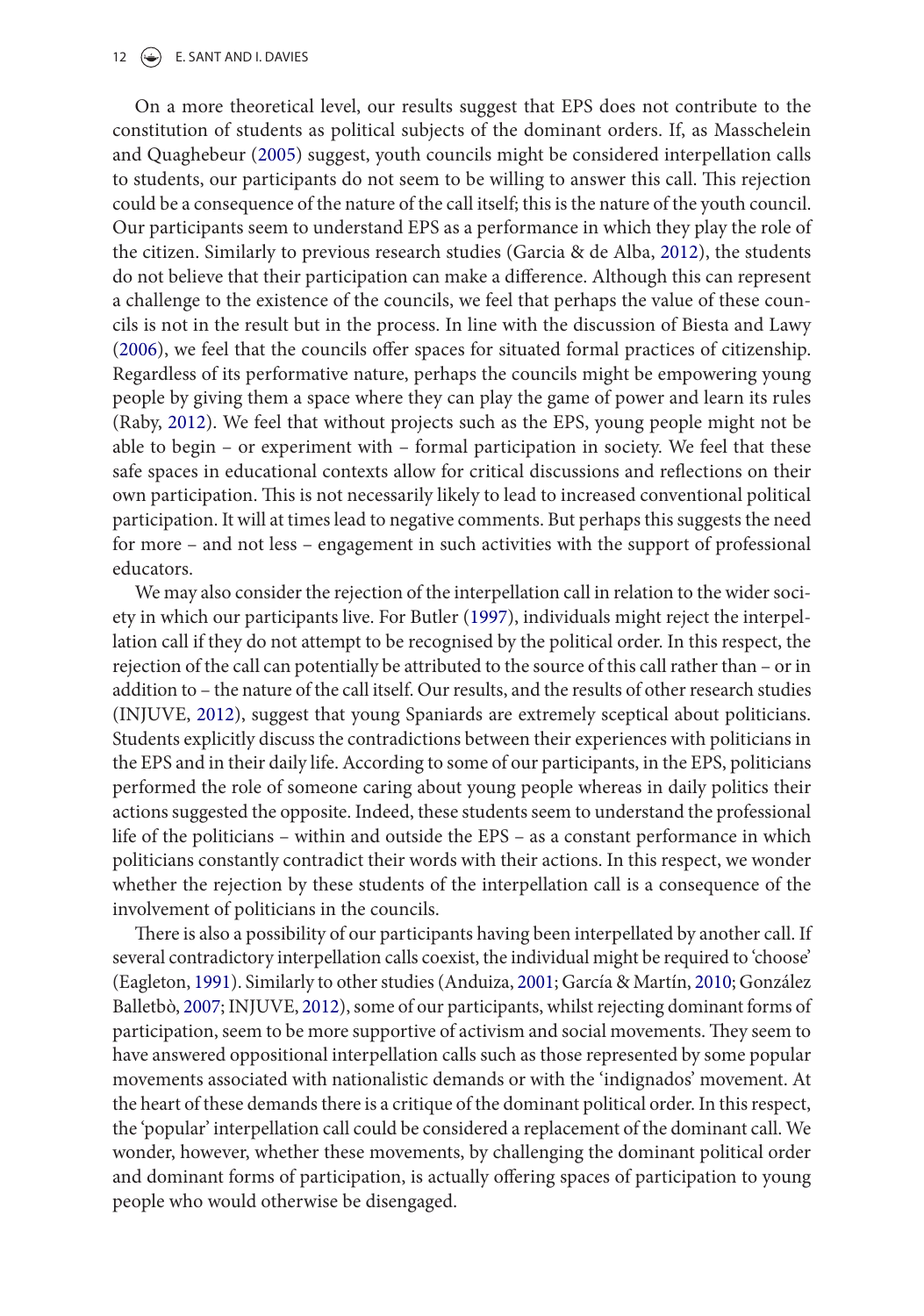We feel these results might have two different interpretations. They might raise the concerns of those who understand youth councils as contexts of citizenship education where students learn dominant political skills and practices. Nothing in our results suggests that students have embodied formal forms of participation. In addition, the diminution of trust in politics and the increase of cynicism might have a negative impact on students' political participation (Hahn, 1998; Schulz et al., 2011) and might represent a challenge to the dominant political order. On the other hand, for those who are concerned about the tokenistic character of the EPS, our results might offer a more optimistic outlook. If we assume that the participation in EPS might decrease students' trust and increase their cynicism, then it could be argued that the youth councils would not encourage children to become (or remain) uncritical compliant subjects (Adu-Gyamfi, 2013; Raby, 2012). Instead, if we, like Kahne and Westheimer (2002) and like some of our participants, understand that low levels of trust in politics can be explained by a critical analysis of politics, we could wonder whether the councils actually encourage critical analysis of how politics is currently conducted. Similar analyses can be applied to our data looking at anticipated participation. Perhaps, by having situated spaces where young people might provisionally embody formal forms of participation, opportunities are offered to reinforce but also to critically challenge the political order. In other words, if young citizens, although experiencing idealised forms of formal participation, 'prefer' to embody alternatives forms, perhaps the question that is raised is not about the performative nature of the councils but the political order the councils emulate. For teachers, perhaps this is further encouragement not to try to teach students uncritical political trust but to discuss critically representative democracy and its alternatives. In this sense, we share Golay and Malatesta's (2014) opinions concerning the importance of maintaining links between the councils and the schools.

#### **Conclusions and recommendations**

EPS seemed to make some positive impact on students and even when results were achieved which could be interpreted as generating a loss of trust and increase of cynicism we feel that our research helps us to reflect on processes of political learning. Garcia and de Alba (2012) have considered whether youth city councils offer reality or simulation, and whether students are defined as young citizens or as 'future citizens' (Trilla & Novella, 2011, p. 25). We feel that although youth city councils could not involve complete decision-making participation by young people, EPS has had an educational impact. Youth city councils might contribute to reducing the gap between young people and politics and they might help to develop understanding and criticality regarding political systems, institutions and representatives.

We suggest that teachers may consider the potential value of these initiatives and strive in particular to encourage further reflection around issues of representation. Perhaps other projects should be developed including those that focus more precisely on participatory rather than representative politics through discussion with a more varied and dynamic approach to the provision of leadership opportunities. For researchers, there are many issues that we feel should be pursued. We understand there is a possibility of students experiencing the EPS in different ways depending on their personal lives or on different degrees of involvement with the EPS. This is an area, in our understanding, that requires further research. In our research, we explored the differences between students who performed a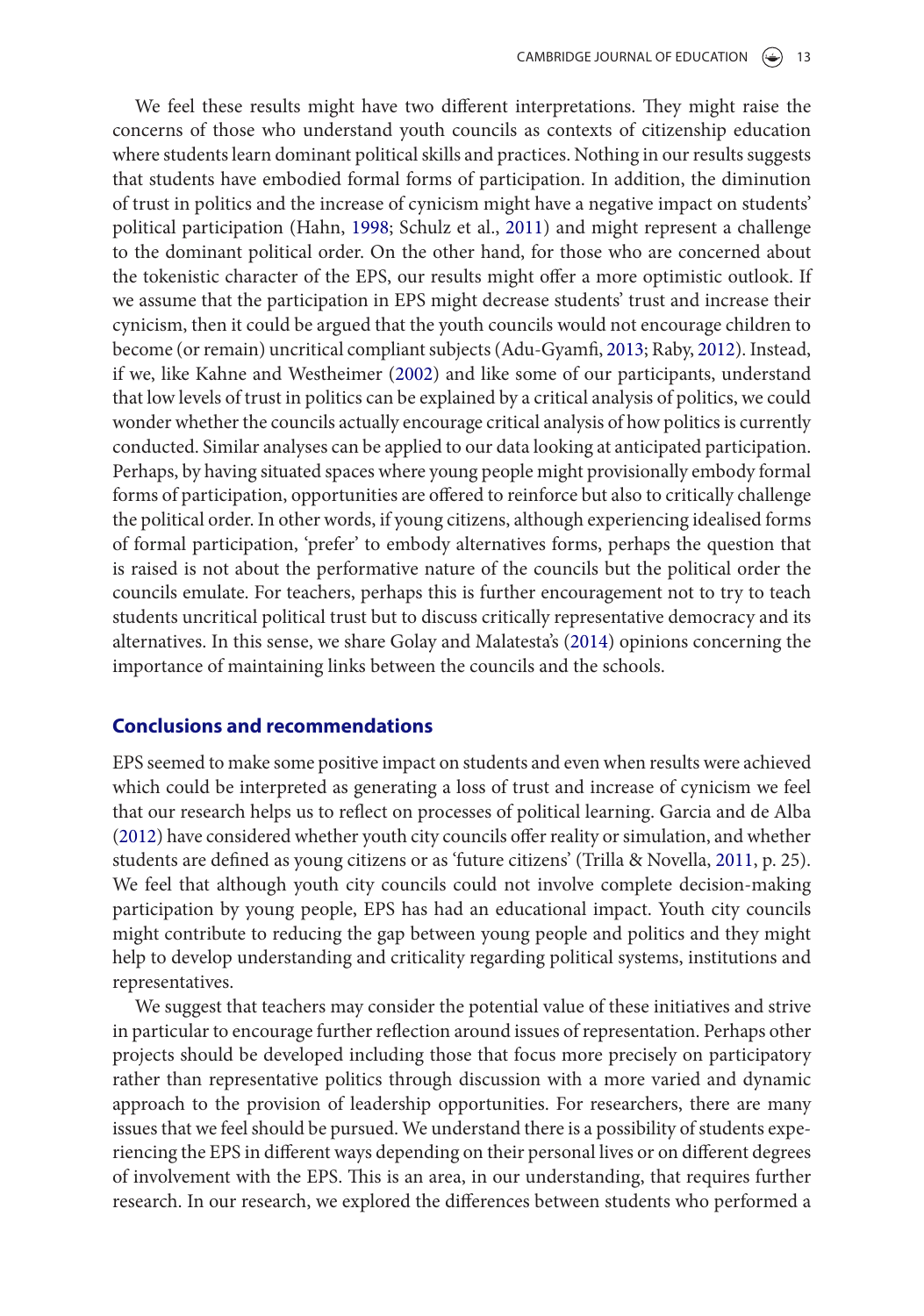14  $\left(\rightarrow\right)$  E. SANT AND I. DAVIES

representative role in the EPS and students who were represented. We attempt to discuss these results elsewhere in the near future. Our methods, which involve pre- and post-tests, have obvious weaknesses. We cannot be complacent about the impact of our sampling procedures. Although our results are consistent with other similar studies we suggest that more is needed to explore the means by which political learning can be promoted and how it can be researched. Ethnographic work similar to that undertaken by Wyness (2009) but with a clear focus on teaching and learning may be particularly suitable to gain deeper understandings of what can be done. Policy-makers who promote and manage youth city councils have a fundamental role to play in the continuation of such work and we would encourage them to be bold in the development of links between schools and other aspects of civil society. Crossing the barrier between schools and communities carries many risks but we feel this should be explored if we are serious about the individual and collective, the public and private nature of citizenship. Finally, there is a need to consider matters in the very broadest of terms. Many of our respondents referred to the influence of the wider political context on our participants. It seems uncontroversial to assert that society is educative. If we are to avoid leaving to chance the education of young citizens we need a democratic society, a democratically engaged citizenry and a professional educational force of teachers and researchers to make the most of the political issues that surround us all on a daily basis.

#### **Notes**

- 1. External political efficacy (see Hahn, 1998; Kahne & Westheimer, 2002).
- 2. The participant is referring to a decrease in the number of state nurseries.

#### **Disclosure statement**

No potential conflict of interest was reported by the authors.

#### **Funding**

This work was financially supported by Ministerio de Educación, Spain [grant number AP2009-4393].

#### **ORCID**

Edda Sant http://orcid.org/0000-0002-7907-5907

#### **References**

- Adu-Gyamfi, J. (2013). Can children and young people be empowered in participatory initiatives? Perspectives from young people's participation in policy formulation and implementation in Ghana. Children and Youth Services Review, 35, 1766–1772.
- Althusser, L. (1971). Lenin and philosophy. New York, NY: Monthly Review Press.
- Amnå, E., Munck, I., & Zetterberg, P. (2004, April). Meaningful participation? Political efficacy of adolescents in 24 countries. In emerging repertoires of political action: toward a systemic study of post-conventional forms of participation at ECPR joint sessions of workshops, Uppsala.
- Anduiza, E. (2001). Actitudes, valores y comportamiento político de los jóvenes españoles y europeos. Un estudio comparado [Political attitudes, values and behaviour among European and Spanish young people. A comparative study]. Madrid: Injuve.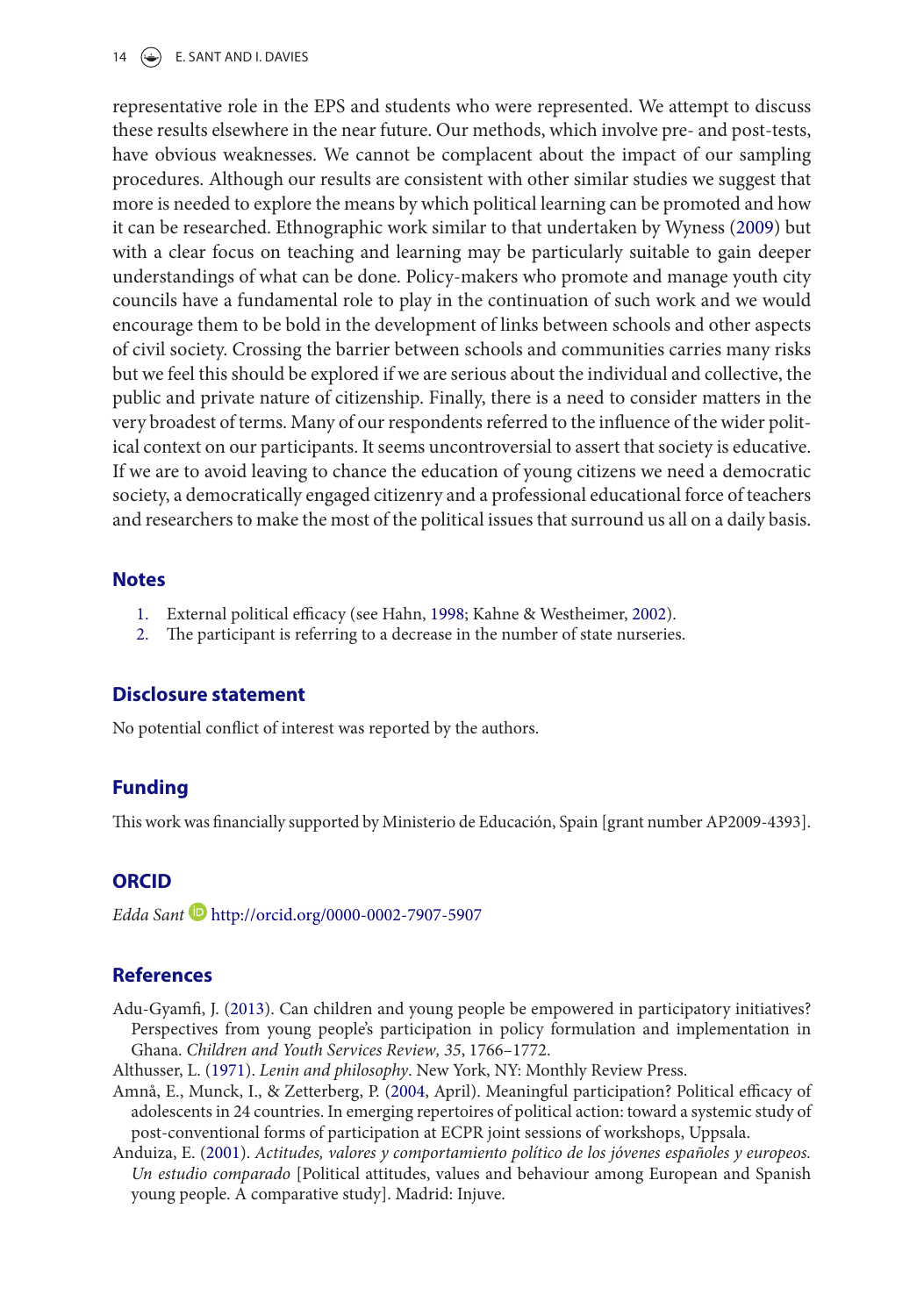Bhabha, H. K. (2004). The location of culture. New York/London: Routledge.

- Biesta, G. (2013). Receiving the gift of teaching: From 'learning from' to 'being taught by'. *Studies in* Philosophy and Education, 32, 449–461.
- Biesta, G., & Lawy, R. (2006). From teaching citizenship to learning democracy: overcoming individualism in research, policy and practice. Cambridge Journal of Education, 36, 63–79.
- Butler, J. (1997). The psychic life of power: Theories in subjection. Stanford, CA: Stanford University Press.
- Cano, J. (2011). Les audiències públiques als nois i noies de Barcelona. Infància. Bulletí Dels Professionals De La Infància i l'Adolescència [The Youth Council of Barcelona, Childhood, childhood and youth practitioners journal], 52. Retrieved July 10, 2015, from http://www.gencat. cat/benestarsocialifamilia/publica/butlletiDGAIA/num52/audiencies-publiques.htm
- Casas, F., González, M., Montserrat, C., Navarro, D., Malo, S., Figuer, C., & Bertran, I. (2008). Informe sobre experiencias de participación social efectiva de niños, niñas y adolescentes [Childhood and young people's effective social participation report]. Madrid: Observatorio de la infancia.
- Cohen, L., Manion, L., & Morrison, K. (2011). Research methods in education. London: Routledge.
- Corsi, M. (2002). The child friendly cities initiative in Italy. Environment and Urbanization, 14, 169–179.
- Crameri, K. (2014). 'Goodbye, Spain?': The question of independence for Catalonia. Eastbourne: Sussex Academic Press.
- Creswell, J. W. (1998). Qualitative inquiry and research design. Choosing among five traditions. Thousand Oaks, CA: Sage.
- Crowley, S. (2012). Is anyone listening? The impact of children's participation on policy making. Doctoral dissertation, Cardiff University.
- Deseco. (2005). La definición y selección de competencias clave. resumen ejecutivo. OCDE [Key competencies: Definition and selection. Executive report]. Retrieved July 10, 2015, from http://www. deseco.admin.ch/bfs/deseco/en/index/03/02.parsys.78532.downloadList.94248.DownloadFile. tmp/2005.dscexecutivesummary.sp.pdf
- Eagleton, T. (1991). Ideology: An introduction. London: Verso.
- Ekman, J., & Amnå, E. (2012). Political participation and civic engagement: Towards a new typology. Human Affairs, 22, 283–300.
- Euyopart. (2005). Political participation of young people in Europe Development of indicators for comparative research in the European Union. Final Comparative Report.
- Farthing, R. (2010). The politics of youthful antipolitics: Representing the 'issue' of youth participation in politics. Journal of Youth Studies, 13, 181–195.
- Fleming, J. (2013). Young people's participation Where next? Children & Society, 27, 484–495.

Foucault, M. (1982). The subject and power. Critical Inquiry, 8, 777–795.

- García, G. M., & Martín, I. (2010). La participación política de los jóvenes españoles en perspectiva comparada [Young people's political participation. A comparative study]. In M. Torcal (Ed.),  $La$ ciudadanía europea en el siglo XXI [European citizenship in the 21st century], pp. 201–236. Madrid: CIS.
- García Perez, F., & de Alba Fernández, N. (2012). La educación para la participación ciudadana entre dos polos: el simulacro escolar y el compromise social [Education for citizens' participation between social commitment and school simulation]. In A. N. De Alba, F. García, & A. Santisteban, Educar para la participación ciudadana en la enseñanza de las ciencias sociales [Teaching citizens' participation in social studies education] (Vol. 1, pp. 297–306). Seville: Díada Editora.
- García, E., Gil, J., & Rodríguez, G. (1999). Metodología de la investigación cualitativa [Qualitative research methodology]. Málaga: Aljibe.
- Gillespie, R. (2015). Between accommodation and contestation: The political evolution of Basque and Catalan nationalism. Nationalism and Ethnic Politics, 21, 3–23.
- Golay, D., & Malatesta, D. (2014). From formal rights to 'living rights': Potentialities and limits of children's councils in terms of children's recognition as social actors. Global Studies in Childhood, 4, 89–100.
- González Balletbò, I. (2007). Participació, política I joves [Participation, politics and young people]. Barcelona: Departament d'acció social i ciutadana. Secretaria de Joventut.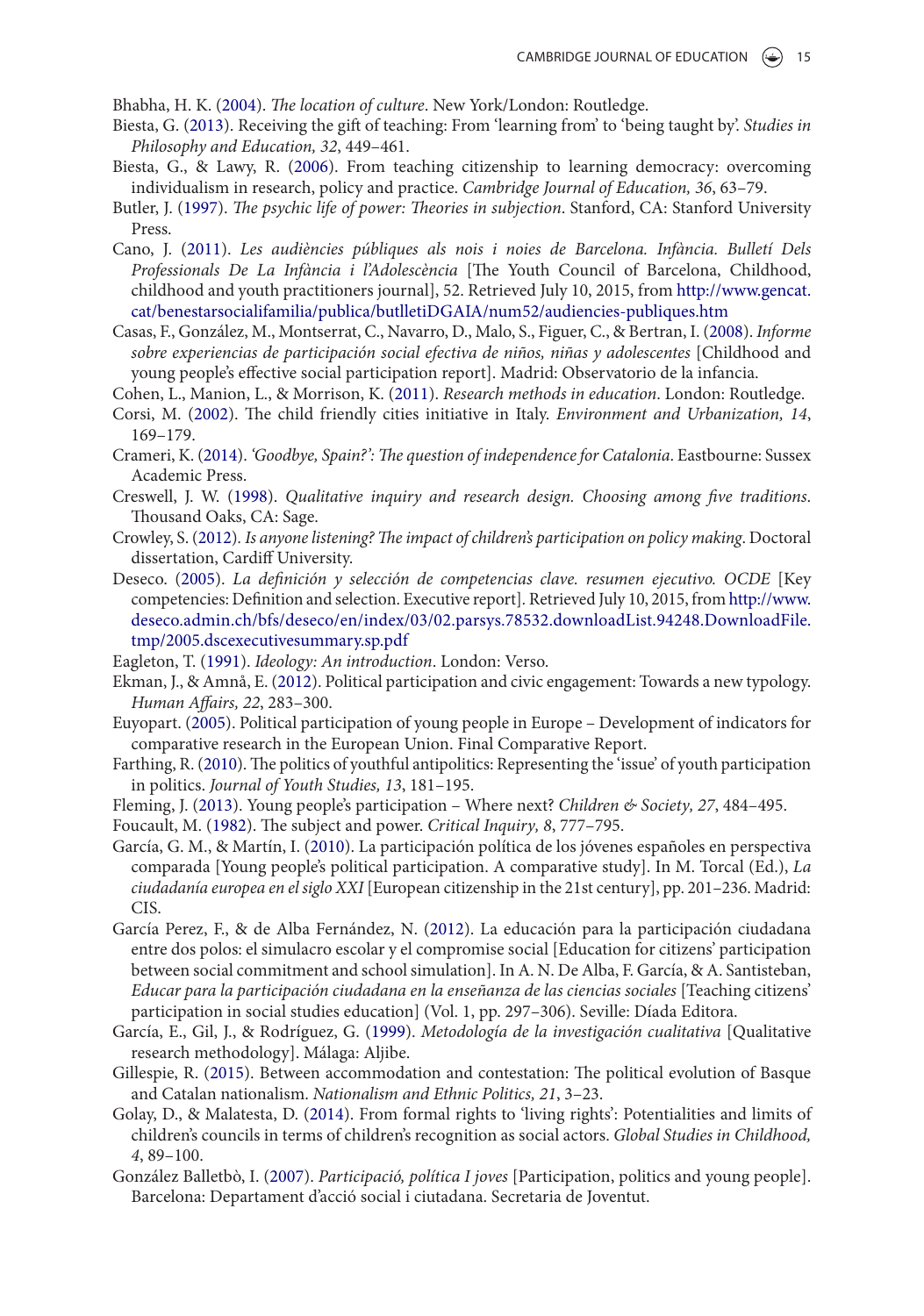- 16  $\left(\rightarrow\right)$  E. SANT AND I. DAVIES
- Hahn, C. L. (1998). Becoming political. Comparative perspectives on citizenship education. New York, NY: State University of New York Press.
- Hall, T., Coffey, A., & Williamson, H. (1999). Self, space and place: Youth identities and citizenship. British Journal of Sociology of Education, 20, 501–513.
- Halsey, K. Murfield, J., Harland, J. L., & Lord, P. (2006). The voice of young people: An engine for improvement? Scoping the evidence: Literature review. Reading: CfBT Education Trust.
- Hart, R. A. (2013). Children's participation: The theory and practice of involving young citizens in community development and environmental care. London: Routledge.
- Idescat. (n.d.). Institut d'estadistica de Catalunya [Statistical Institute of Catalonia]. Retrieved from http://www.idescat.cat/
- INE. (n.d.). Instituto Nacional de Estadistica [National Institute of Statistics]. Retrieved from http:// www.ine.es/
- INJUVE. (2012). Informe Juventud en España 2012 [Young people in Spain 2012, report]. Madrid: Author.
- Johnson, R. B., Onwuegbuzie, A. J., & Turner, L. A. (2007). Towards a definition of mixed methods research. Journal of Mixed Methods Research, 1, 112–133.
- Kahne, J., & Westheimer, J. (2002). The limits of efficacy: Educating citizens for a democratic society. Paper presented at the Annual Meeting of the American Political Science Association, Boston, MA.
- Kay, E., & Tisdall, M. (2013). The transformation of participation? Exploring the potential of 'transformative participation' for theory and practice around children and young people's participation. Global Studies of Childhood, 3, 183.
- Kendall, S. (2010). Children and young people's participation in Wales (Research Report No: 051/2010). Cardiff: Welsh Assembly Government.
- Le Gal, J. (1998). La participation démocratique à l'école. Le conseil d'enfants école [Democratic participation in school. Young people's councils in schools]. Retrieved July 10, 2015, from http:// www.meirieu.com/ECHANGES/legal\_participation.pdf
- Manuetti, D. (1997). Ecologia urbana e partecipazione: uno sguardo sull'Europa. Chiamara i bambini e gli adolescenti a cambiare la città [Urban ecology and participation: A consideration from the South of Europe. Call to young people and children to change the city]. Paper presented at the National Meeting 'La città a misura du bambino', Prato, Italy.
- Masschelein, J., & Quaghebeur, K. (2005). Participation for better or for worse? Journal of Philosophy of Education, 39, 51–65.
- Miles, M. B., & Huberman, A. M. (1994). An expanded sourcebook qualitative data analysis. Thousand Oaks, CA: Sage.
- Muñoz, J., & Guinjoan, M. (2013). Accounting for internal variation in nationalist mobilization: unofficial referendums for independence in Catalonia (2009–11). Nations and Nationalism, 19, 44–67.
- Novella, A. (2010). Ciutat, escola i participació infantil: avaluació i innovacions del projecte 'La participació dels infants a la ciutat' [City, school and children's participation: Evaluation and innovation in the project 'The participation of children in the city. Time of education']. Temps d'Educació, 38, 205–226.
- O'Loughlin, M. (2006). Embodiment and education. Dordrecht: Springer.
- Pares, M. (2014). La participación política de los jóvenes ante el cambio de época: estado de la cuestión [Young people's participation to change a period: A review of the literature]. Revista del Centro Reina Sofía sobre Adolescencia y Juventud, 65–85.
- Prado, E. (2014). The press in Catalonia: between the digital challenge and nation building. Media, Culture & Society, 37, 134-143.
- Raby, R. (2012). Children's participation as neo-liberal governance? Discourse: Studies in the Cultural Politics of Education, 35, 77–89.
- Ruiz Díaz, M. Á., Ramirez Gallardo, J., Sánchez Iglésias, I., & Espinosa Gil, L. (2004). Guía de Buenas prácticas sobre planes y consejos de infancia en el ámbito municipal español [Best practices on planning and young people's city councils in Spain]. Madrid: Informe de Situación.